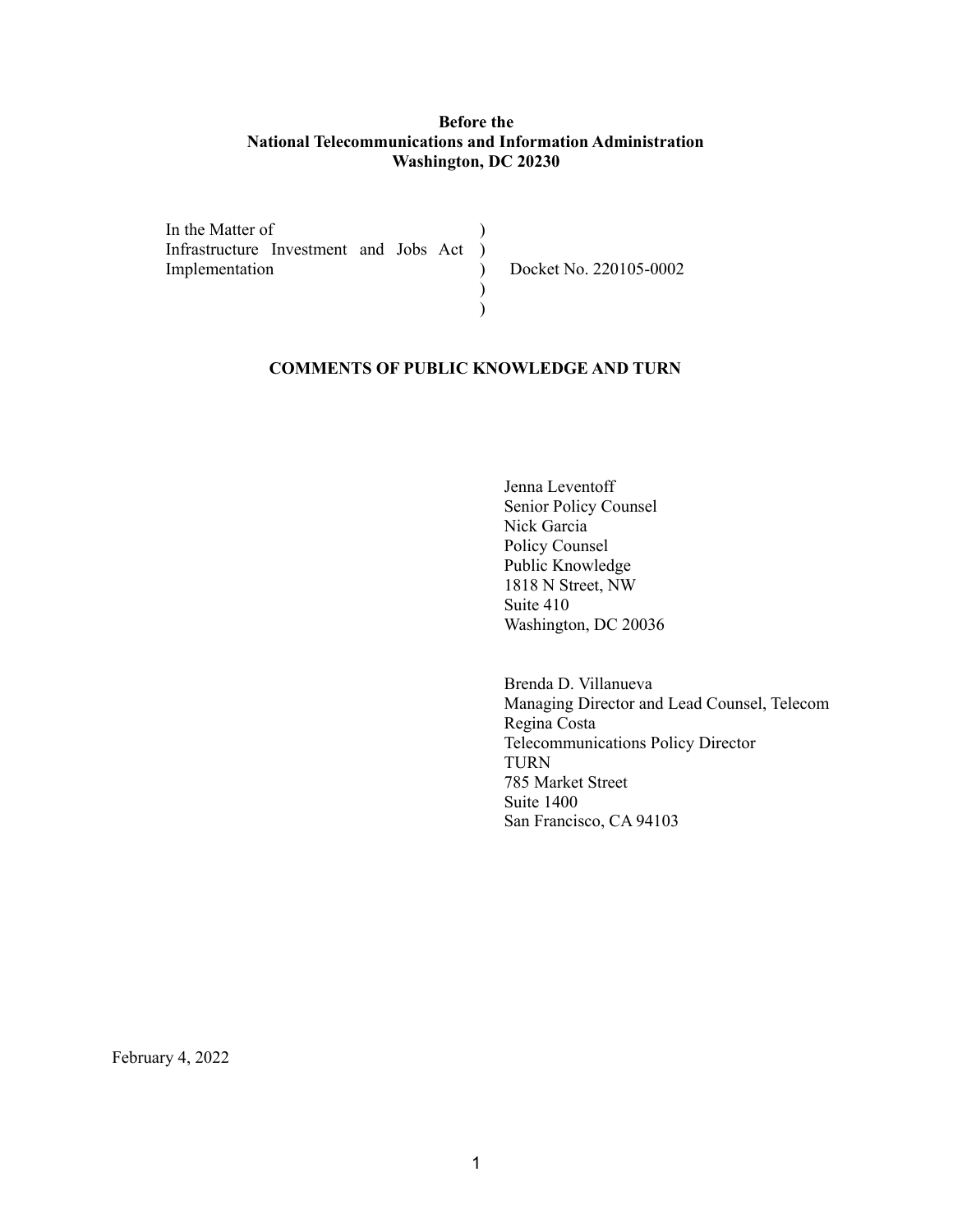## **TABLE OF CONTENTS**

| I.            | <b>INTRODUCTION</b>                                                                                                               | 1              |
|---------------|-----------------------------------------------------------------------------------------------------------------------------------|----------------|
| П.            | NTIA SHOULD ENGAGE IN FREQUENT AND SUSTAINED COORDINATION WITH                                                                    |                |
|               | <b>BROADBAND STAKEHOLDERS</b>                                                                                                     | $\mathbf{3}$   |
|               | A. NTIA Should Align Priorities and Rules With Other Federal Agencies                                                             | $\overline{3}$ |
|               | B. NTIA Must Promote and Enforce Coordination and Consultation with Tribal Communities                                            | $\overline{4}$ |
|               | C. NTIA Should Encourage Coordination Between BEAD and Digital Equity Planning and                                                |                |
|               | Implementation                                                                                                                    | 5              |
|               | D. NTIA Should Encourage Coordination with Individuals Impacted by the Digital Divide and<br><b>Community Based Organizations</b> | 6              |
| Ш.            | NTIA SHOULD PRIORITIZE HIGH QUALITY, AFFORDABLE AND OPEN                                                                          |                |
|               | <b>NETWORKS</b>                                                                                                                   | 6              |
|               | A. NTIA Should Prioritize Future Proof, Scalable and Symmetrical Networks                                                         | $\tau$         |
|               | 1. NTIA Should Require Networks to Offer Future Proof Symmetrical Speeds                                                          | $\,$ $\,$      |
|               | 2. NTIA Should Require Networks to be Scalable                                                                                    | 8              |
|               | B. Consistent with E.O. 14036, NTIA Should Prioritize Open Access Networks                                                        | 9              |
|               | C. NTIA Should Prioritize Municipal Networks                                                                                      | 11             |
|               | D. NTIA Should Prioritize Providers Offering High-Quality Jobs for Skilled Workers                                                | 12             |
|               | E. NTIA Should Prioritize Networks Adhering to Net Neutrality Principles                                                          | 13             |
|               | IV. NTIA MUST ENSURE THAT BEAD FUNDS ARE USED TO DEPLOY RELIABLE AND                                                              |                |
|               | <b>RESILIENT NETWORKS</b>                                                                                                         | 13             |
|               | A. NTIA Should Require that Providers to Have On-Site Backup Power                                                                | 14             |
|               | B. NTIA Should Require Subgrantees to Participate in the Disaster Information Reporting System                                    |                |
|               | and the Network Outage Reporting System                                                                                           | 16             |
|               | C. NTIA Should Require Subgrantees to coordinate with First Responders, Utilities and Agencies to                                 |                |
|               | Mitigate Outages                                                                                                                  | 16             |
|               | V. NTIA SHOULD CLAW BACK FUNDS VIOLATING DIGITAL DISCRIMINATION RULES 17                                                          |                |
|               | VI. NTIA MUST NOT PROHIBIT FUNDING DEPLOYMENT IN AREAS WITH                                                                       |                |
|               | <b>INCOMPLETE BUILDOUT REQUIREMENTS</b>                                                                                           | 18             |
|               | VII. NTIA MUST MAKE THE LOW-COST OPTION BROADLY AVAILABLE AND ALIGNED                                                             |                |
|               | WITH THE AFFORDABLE CONNECTIVITY PROGRAM                                                                                          | 19             |
|               | A. NTIA Should Use a Broad Definition of Eligible Subscriber                                                                      | 20             |
|               | B. NTIA Must Align the Low-Cost Option with the Affordable Connectivity Program                                                   | 20             |
|               | VIII. NTIA MUST PROMOTE DIGITAL EQUITY INITIATIVES TO CLOSE THE DIGITAL                                                           |                |
| <b>DIVIDE</b> |                                                                                                                                   | 22             |
|               | A. NTIA Should Authorize the Use of BEAD funds for Digital Literacy                                                               | 23             |
|               | B. NTIA Should Authorize the Use of Administrative Funds to Support State Digital Equity Offices<br>23                            |                |
|               | IX. CONCLUSION                                                                                                                    | 24             |
|               |                                                                                                                                   |                |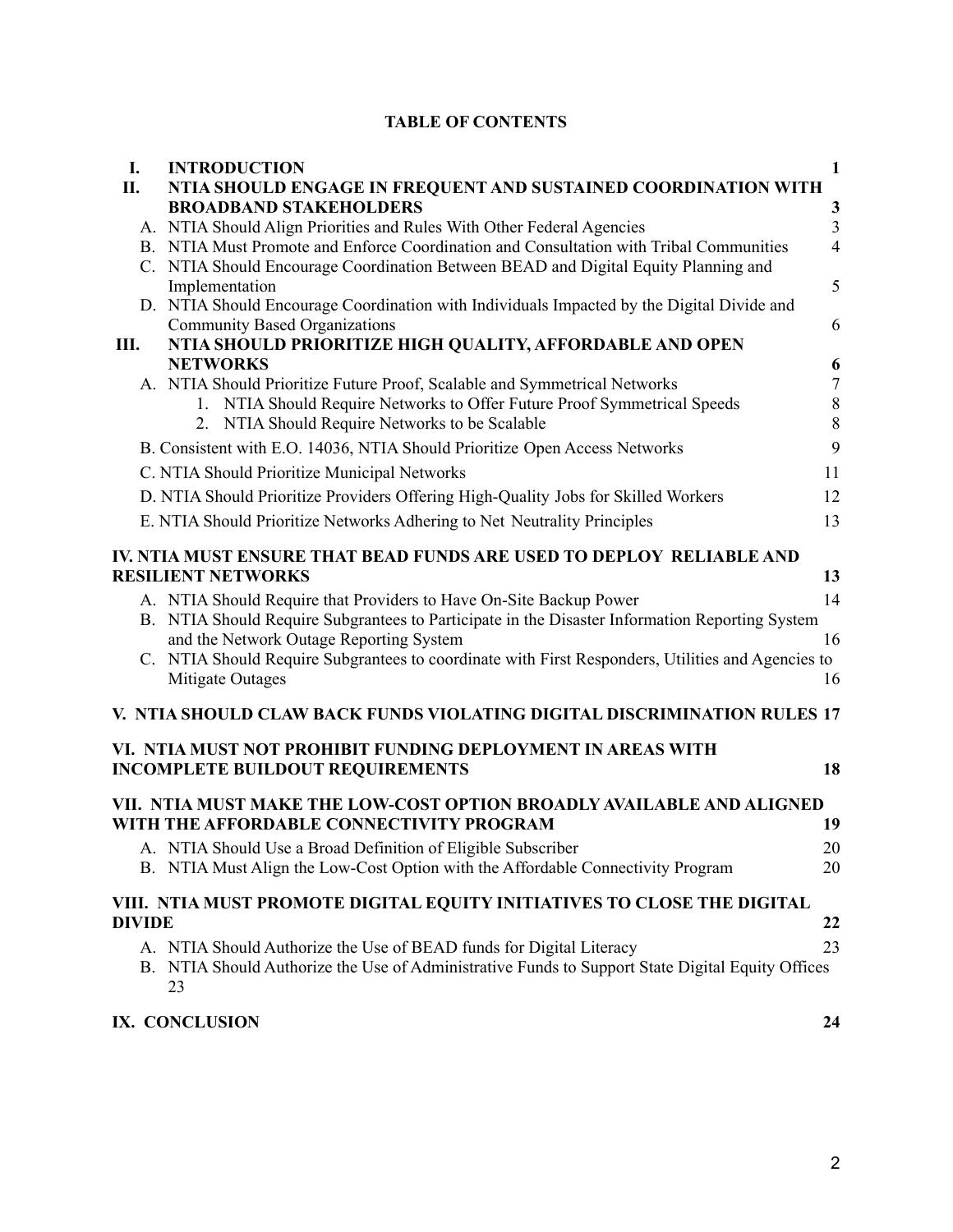#### **Before the National Telecommunications and Information Administration Washington, DC 20230**

| In the Matter of                       |  |
|----------------------------------------|--|
| Infrastructure Investment and Jobs Act |  |
| Implementation                         |  |
|                                        |  |

Docket No. 220105-0002

### **COMMENTS OF PUBLIC KNOWLEDGE AND TURN**

#### <span id="page-2-0"></span>**I. INTRODUCTION**

The Infrastructure Investment and Jobs Act of 2021 (IIJA) presents an incredible opportunity to narrow our nation's stark digital divide. An estimated 42 million people across the country don't have access to home internet.<sup>1</sup> This makes it impossible to attend virtual classes, earn a living from the safety of home, access virtual healthcare, or connect with loved ones. Low-income, marginalized, and Tribal communities are particularly unlikely to be connected. Only 66% of African Americans and 61% of Hispanics report having broadband at home.<sup>2</sup> On rural Tribal lands, less than half of residents have access to fixed broadband. <sup>3</sup> This is why IIJA's implementation must be strategic, comprehensive and executed without delay.

NTIA must consciously choose to protect consumers before bending to industry concerns. Many industry concerns that prevent them from building high-quality, affordable, and reliable networks are exaggerated, and reflect a desire to take the easiest and most profitable path. To compromise the needs of consumers to assuage the hesitancy of industry during implementation will guarantee that these billions of

<sup>1</sup> John Busby, Juliana Tanberk, and Tyler Cooper, *BroadbandNow Estimates Availability for all 50 States*; Confirms that More than 42 Million Americans Do Not Have Access to Broadband, BroadbandNow (Oct. 21, 2021), https://broadbandnow.com/research/fcc-broadband-overreporting-by-state

<sup>2</sup> Andrew Perrin and Erica Turner, *Smartphones help blacks, Hispanics bridge some - but not all - digital gaps with whites*, (August 20, 2019),

https://www.pewresearch.org/fact-tank/2019/08/20/smartphones-help-blackshispanicsbridge-some-but-not-all-digital -gaps-with-whites/.

<sup>&</sup>lt;sup>3</sup> Consumer & Governmental Affairs Bureau et al., Report on Broadband Deployment in Indian Country, Pursuant to the Repack Airwaves Yielding Better Access for Users of Modern Services Act of 2018 at 3 (May 2019), https://docs.fcc.gov/public/attachments/DOC-357269A1.pdf.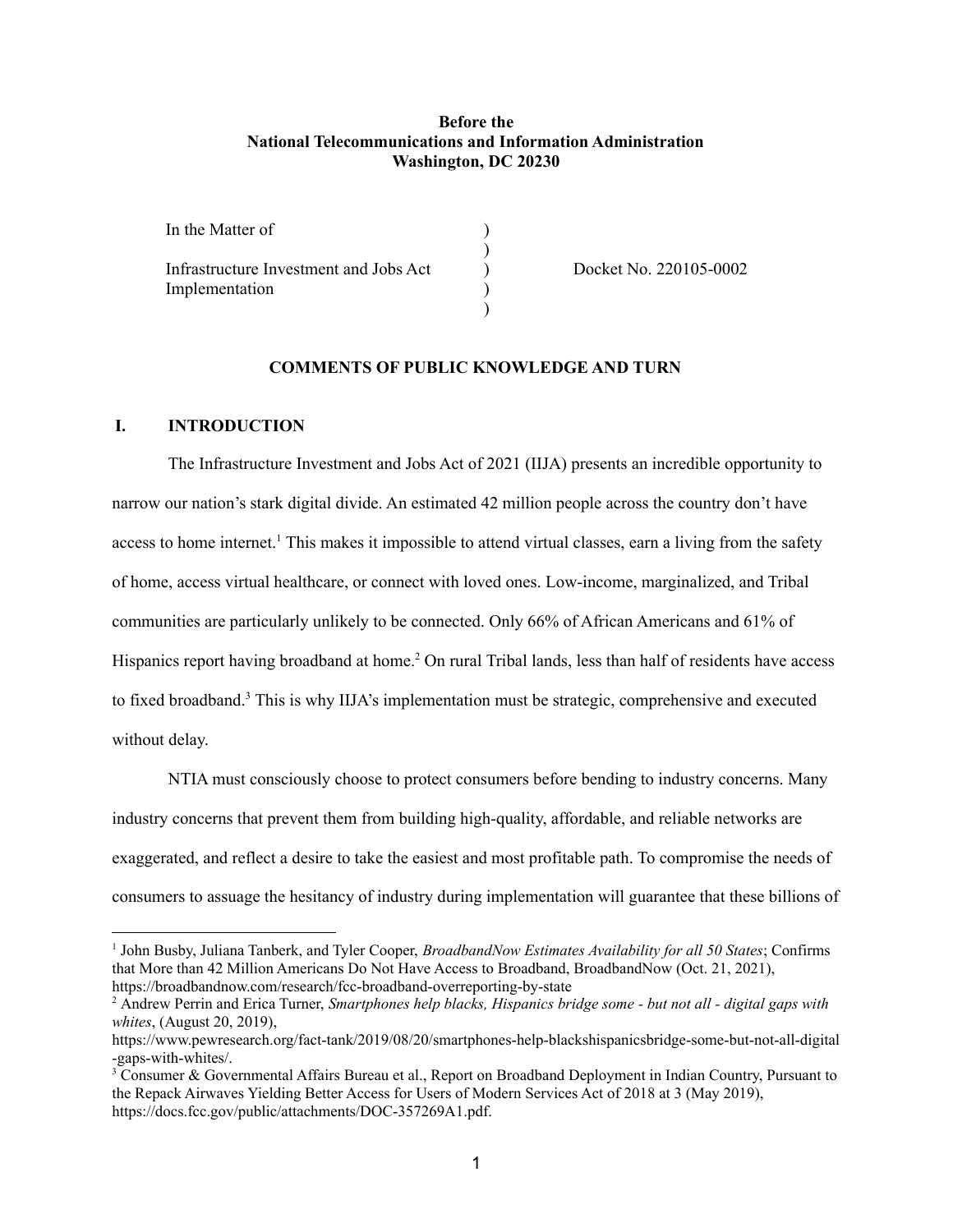dollars provide only a temporary patch for the digital divide, and that Congress will be forced to spend billions more taxpayer dollars to solve this problem moving forward. As President Biden has said, "we are America, we don't just fix for the day, we build for tomorrow." <sup>4</sup> Therefore, we encourage NTIA to help build for tomorrow.

Building with this long-term vision will require alignment with the broadband work of other federal agencies. It also requires recognition of the complex nature of the digital divide and coordination with stakeholders—such as Tribes, community based organizations, and individuals on the wrong side of the digital divide—from the early stages of planning through the end of implementation.

To successfully implement the Broadband Equity, Access and Deployment (BEAD) program, NITA must prioritize building future-proof, open access, and municipal networks, and ensure those networks are built with high-quality jobs and adherence to net neutrality principles. It must also require that networks built with BEAD funds are reliable day-to-day, and resilient in the face of disasters and emergencies. Any funds used to build networks deployed in a discriminatory manner (built to provide high-speed networks in areas with higher incomes, while leaving lower income and minority areas with older legacy networks) should be clawed back and given to entities that will build with equity in mind. Moreover, NTIA should recognize that commitments to deploy broadband are not always kept, and so should be flexible in allowing funds to be used in areas with incomplete buildout requirements.

Universal connectivity is not just a problem of availability. It is also a problem of affordability, a lack of connected devices, and the lack of skills needed to use those devices and the internet. To ensure that broadband is affordable to all, NTIA must make the low-cost option broadly available and aligned with the Federal Communications Commission's (FCC) Affordable Connectivity program (ACP). It must also allow and promote the use of BEAD and digital equity funds for device voucher programs, digital literacy initiatives, and state digital equity offices. Combined, these actions will significantly narrow the digital divide for years to come.

<sup>4</sup> Video, *Biden: High Speed Internet is Infrastructure*, CNN Politics

<https://www.cnn.com/videos/politics/2021/04/07/joe-biden-infrastructure-plan-sot-vpx.cnn> (last accessed Feb. 4, 2022).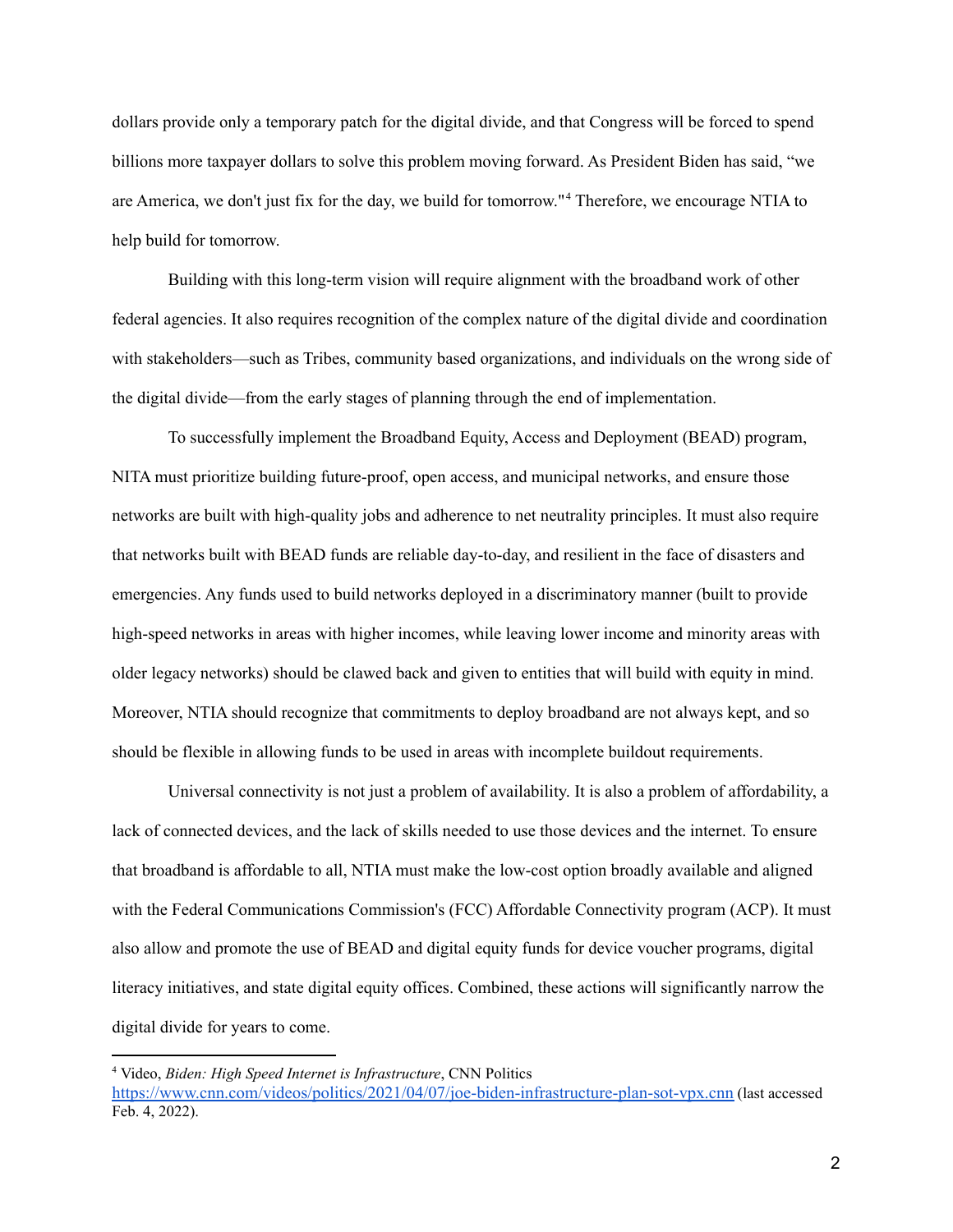### <span id="page-4-0"></span>**II. NTIA SHOULD ENGAGE IN FREQUENT AND SUSTAINED COORDINATION WITH BROADBAND STAKEHOLDERS**

Closing the digital divide will take working with a multitude of stakeholders to develop flexible programs because it will not be a one-size-fits-all proposition. To do it effectively and sustainably will require coordinating and engaging with a wide variety of stakeholders including other government agencies, Tribes, community-based organizations and individuals on the wrong side of the digital divide. This communication will shed light upon a community's particular barriers to connectivity, available resources, and best practices for closing the digital divide that will ensure that IIJA implementation runs smoothly at every stage.

#### **A. NTIA Should Align Priorities and Rules With Other Federal Agencies**

<span id="page-4-1"></span>Numerous agencies besides NTIA are involved in efforts to close the digital divide. The Federal Communications Commission (FCC) is awarding \$20.4 billion through the FCC's Rural Digital Opportunity Fund to deploy broadband infrastructure in unserved areas. <sup>5</sup> The FCC also supports broadband deployment and adoption through other FCC programs like E-Rate, Lifeline, and the Affordable Connectivity Fund. Similarly, the U.S. Department of Agriculture's ReConnect Program is distributing more than \$1 billion to secure broadband access in rural, Tribal, and socially vulnerable communities. Moreover, the Department of Treasury is enabling states to use the \$10 billion in its Capital Projects Fund for broadband infrastructure and digital connectivity projects. 6

To avoid confusion, and to ensure that the administration speaks with one voice and makes government dollars go further, NTIA should coordinate with any other agencies working to close the

<sup>5</sup> *Implementing the Rural Digital Opportunity Fund (RDOF) Auction*, Federal Communications Commission, <https://www.fcc.gov/implementing-rural-digital-opportunity-fund-rdof-auction> (last accessed Feb. 4, 2022).

<sup>6</sup> *See What is the Rural Development Broadband ReConnect Program,* US Department of Agriculture, <https://www.usda.gov/reconnect> *(last accessed Feb. 4, 2022); Guidance for the Coronavirus Capital Projects Fund for States, Territories and Freely Associated States*, U.S. Department of Treasury at 4 (Sept. 2021), *[https://home.treasury.gov/policy-issues/coronavirus/assistance-for-state-local-and-tribal-governments/capital-proje](https://home.treasury.gov/policy-issues/coronavirus/assistance-for-state-local-and-tribal-governments/capital-projects-fund) [cts-fund](https://home.treasury.gov/policy-issues/coronavirus/assistance-for-state-local-and-tribal-governments/capital-projects-fund).*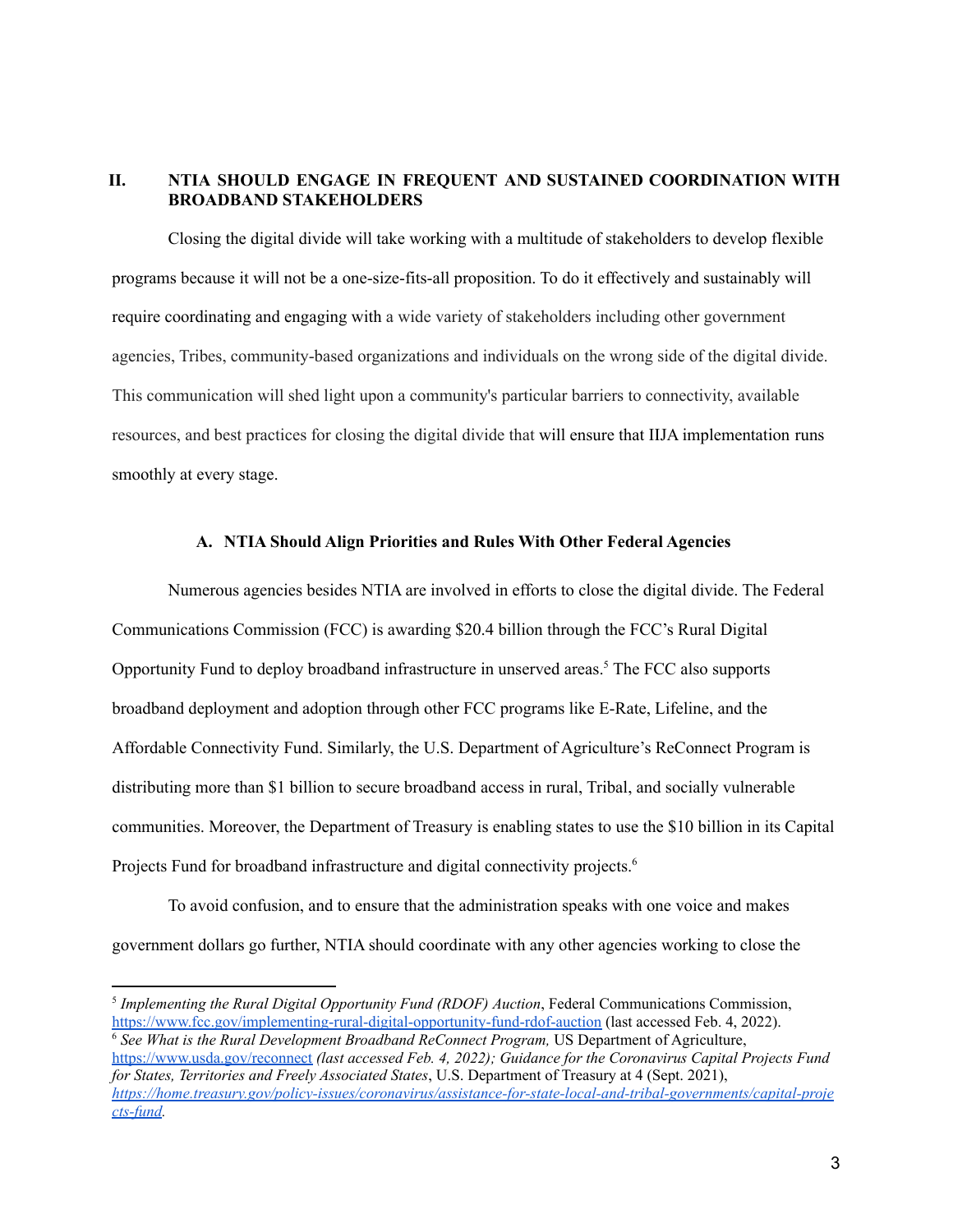digital divide, and align programmatic requirements and practices whenever possible. In fact, Congress has strongly encouraged this type of coordination noting that "Federal agencies responsible for supporting broadband deployment, including the Commission… should align the goals, application and reporting processes, and project requirements."<sup>7</sup> Throughout this comment we will note ways that NTIA can align its IIJA projects with other government agency projects, including building future proof networks, promoting net neutrality and aligning broadband pricing with existing subsidies.

## **B. NTIA Must Promote and Enforce Coordination and Consultation with Tribal Communities**

<span id="page-5-0"></span>Past programs aimed at closing the digital divide have failed to serve the needs of Tribal communities. Even in instances where consultation with Tribal governments and representative organizations are mandated—such as with FirstNet<sup>8</sup>—lack of accountability and dedicated coordination resources has resulted in programs that have repeatedly fallen short in respect for, and consultation with, Tribal communities.

Yet, the need for robust investment in these communities remains as important as ever. In fact, NTIA has already found that the need for broadband in Indian Country far exceeds what Congress appropriated directly for those regions. Tribes presented over \$5 billion in applications for the \$980 million allocated to the Tribal Broadband Connectivity Program (TCBP).<sup>9</sup> And these figures represent applications from only half of federally-recognized Tribes. This will make BEAD an important component of closing the digital divide in Indian Country. However, to effectively use BEAD, Tribes will need to be able to receive funds from states.

 $747$  USC 1702 Sec. 60102(m)

<sup>8</sup> Jacuqe Waring, Tribal Consultation Policy, FirstNet Authority,

<https://firstnet.gov/public-safety/firstnet-for/tribal-nations> (last accessed Feb 4, 2022).

<sup>9</sup> Press Release, NTIA, NTIA's Tribal Broadband Connectivity Program Receives More Than 280 Applications, Over \$5 Billion in Funding Requests (Sept. 8, 2021),

[https://www.ntia.doc.gov/press-release/2021/ntia-s-tribal-broadband-connectivity-program-receives-more-280-appli](https://www.ntia.doc.gov/press-release/2021/ntia-s-tribal-broadband-connectivity-program-receives-more-280-applications-over) [cations-over](https://www.ntia.doc.gov/press-release/2021/ntia-s-tribal-broadband-connectivity-program-receives-more-280-applications-over).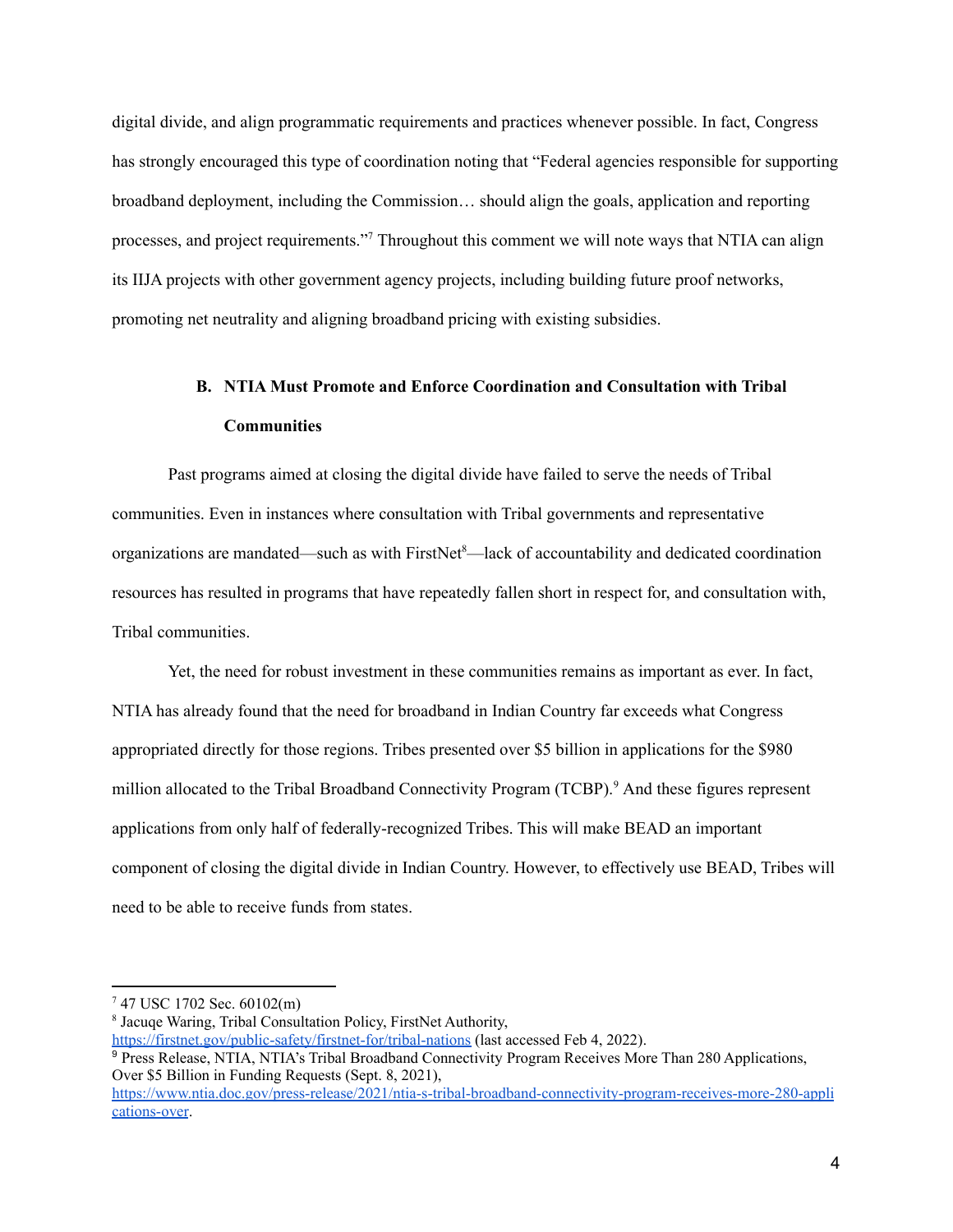Although Tribes are prioritized as unserved areas, they still must compete against other unserved areas within a state. Historically, Tribes have had difficulty competing against localities for broadband deployment dollars, in part because they do not have comparable access to banking resources or the consultants needed to compete in those programs. To overcome these systemic challenges, and avoid the same pitfalls as past efforts, Tribal governments and/or representative organizations must be engaged during the earliest planning stages of any project or policy that may affect their communities or land. By working with tribal communities early on, non-tribal entities may be able to form mutually beneficial and lasting relationships. Furthermore, tribal governments will be empowered to play an active role in the projects and policies that impact their communities.

For its part, NTIA must invest in these relationships early on with dedicated resources. NTIA should hire tribal representatives to serve as liaisons with the states, Tribes, and localities implementing the IIJA. These representatives can assist communities in navigating the applications for funding, enhance their participation in policy processes, and serve as a resource for tribal communities looking for vendors and potential partners.

Moreover, NTIA should enforce state coordination with Tribes to prevent repeats of the problems that have plagued past programs. For example, NTIA could require states to submit letters from Tribes confirming coordination along with their 5-year Broadband Action plan. NTIA should also require states to submit annual letters from Tribes confirming that coordination has continued in an acceptable manner. If Tribes do not feel appropriately consulted, NTIA should set up a reporting mechanism, and consider clawing back funds if complaints are not adequately remedied. Prioritizing consultation, without mechanisms for accountability, risks allowing states and service providers to fall back into the same patterns that have aggravated the continuing digital divide in Indian Country.

5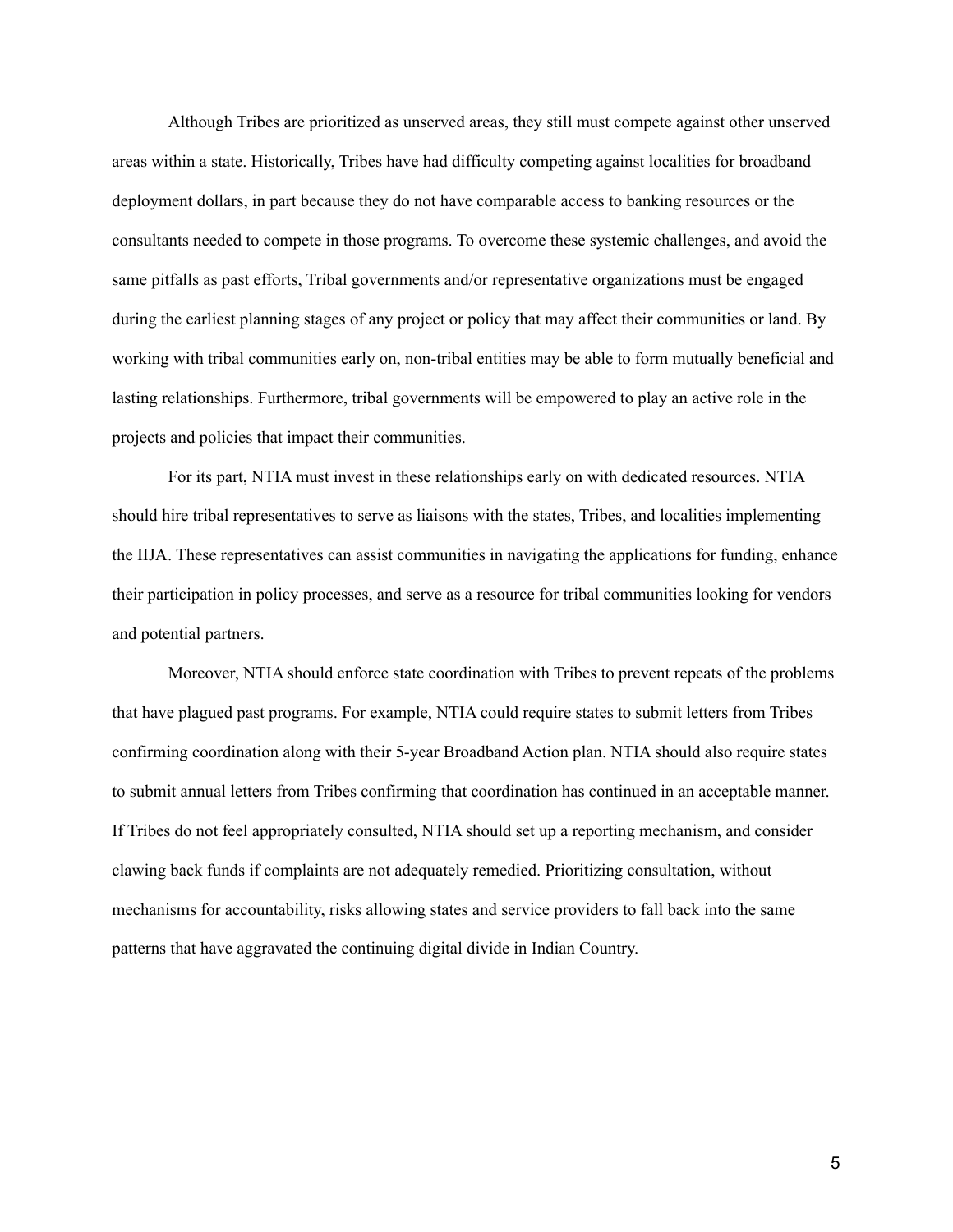## **C. NTIA Should Encourage Coordination Between BEAD and Digital Equity Planning and Implementation**

<span id="page-7-0"></span>NTIA should strongly encourage states to coordinate between their 5-year Broadband Action plan and their State Digital Equity plan because the components of both plans are necessary to narrow the digital divide. To encourage coordination, NTIA can suggest that the teams working on the 5-year Broadband Action plan and the State Digital Equity plan have members in common, or at least consult frequently throughout planning and implementation. NTIA could also develop optional templates, models, and standard benchmarks to make connected planning between Broadband and Digital Equity simple for states.

As discussed further below, stakeholder engagement is critical to ensuring the success of IIJA programs and coordination between the Broadband and Digital Equity planning teams will enhance their ability to harness community and stakeholder feedback. For instance, information gathered from stakeholders that may impact the Digital Equity plan, uncovered during BEAD stakeholder engagement, should be shared with the Digital Equity planning team. Ensuring overlap and coordination between both teams will simplify this process and also reduce the burden and confusion on community stakeholders, especially should the states interface directly with residents through surveys, focus groups, or town halls during the planning processes. Given the interconnected nature of broadband availability and broadband adoption, when asked about broadband, information about a lack of access to their household or neighborhood is as likely to be discussed as a household's inability to adopt the service because of adoption barriers. Collecting all the experiences of the disconnected at once will robustly inform each plan, and lighten the burden placed on residents engaging in the planning process.

NTIA should also encourage states to design their efforts to complement other state and federal broadband initiatives (including any state funding, the USDA's Reconnect Program, the FCC's Rural Digital Opportunity Fund and Affordable Connectivity Fund).<sup>10</sup>

<sup>10</sup> For example, California has allocated 6 billion dollars to establish middle-mile and last mile networks. *See* SB 156, Chap. 112 (July 20, 2021) (allocating \$3.25 billion for the construction of a state-owned open-access middle mile broadband network).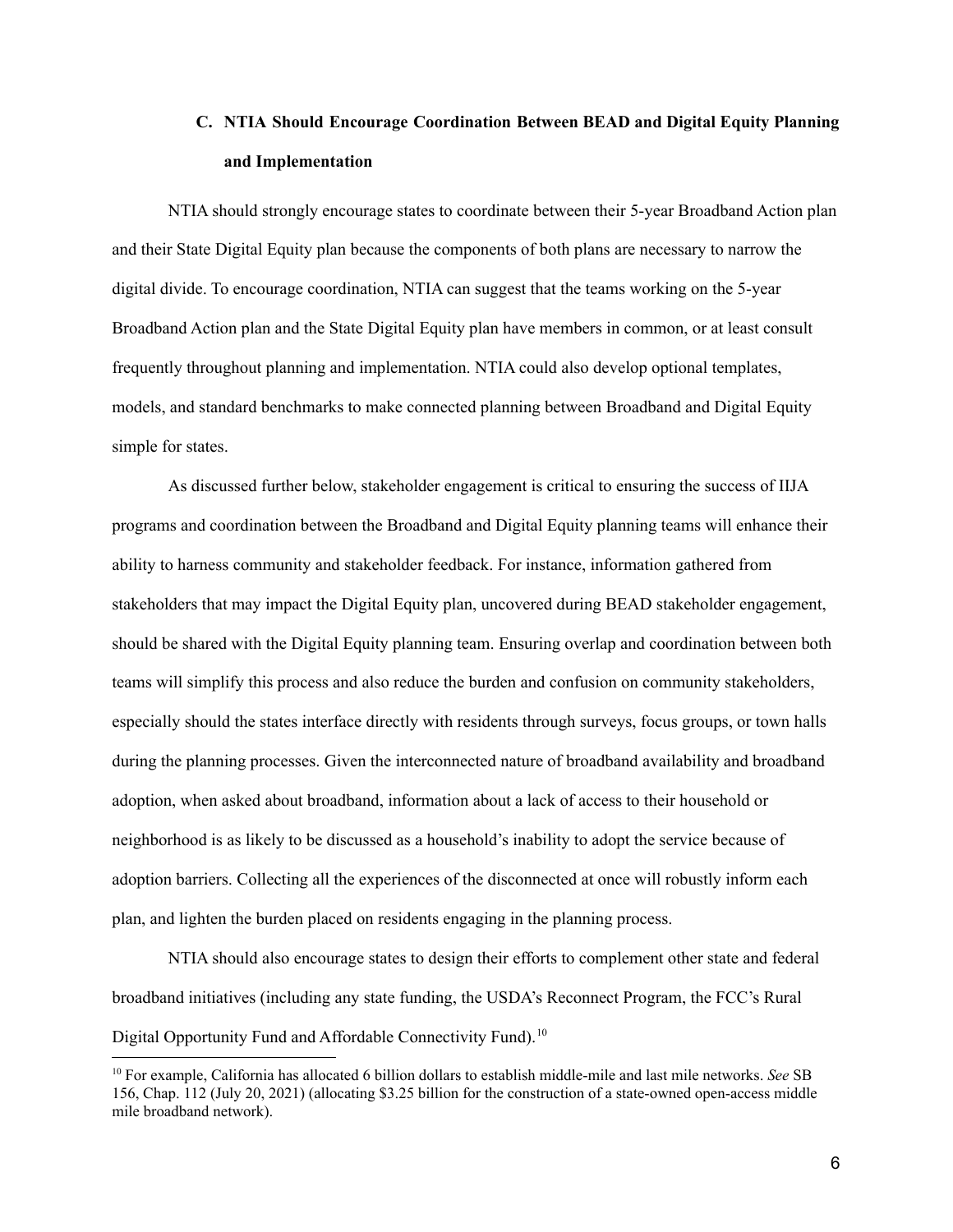## **D. NTIA Should Encourage Coordination with Individuals Impacted by the Digital Divide and Community-Based Organizations**

<span id="page-8-0"></span>Individuals impacted by the digital divide, and the community organizations that work with them, are best positioned to understand what is needed to close the digital divide. Their engagement from the beginning is critical for ensuring the success of IIJA programs.

To promote engagement, NTIA should encourage states to add members of the public without access to the internet and community-based organization representatives working with these populations to the planning teams for both the 5-year Broadband Equity plan and the Digital Equity plan. Bringing these experiences into the planning process will provide a unique and invaluable viewpoint. Additionally, NTIA should encourage states to host focus groups and large public stakeholder sessions. NTIA and states could also attend established community meetings – such as those led by federal advocacy groups, and those organized by state and local community organizations. Finally, NTIA should require the annual reevaluation of state broadband and digital equity plans, in consultation with stakeholders, so that states can fix any problems with their rollouts in a timely fashion, using on-the ground knowledge of the situation.

## <span id="page-8-1"></span>**III. NTIA SHOULD PRIORITIZE HIGH QUALITY, AFFORDABLE AND OPEN NETWORKS**

Congress has required states to prioritize projects that are located in persistent or high poverty areas, which offer faster speeds, or are completed more quickly.<sup>11</sup> However, Congress also authorized the NTIA to provide additional guidance on how the states should prioritize deployment projects.<sup>12</sup> Questions thirteen, fourteen and fifteen ask how NTIA can use BEAD funds to meet consumer needs, provide quality affordable service, and optimize public benefit. NTIA can promote these goals by requiring states to prioritize future proof networks, open access networks, municipal networks, and networks adhering to

<sup>&</sup>lt;sup>11</sup> 47 USC 1702 Sec. 60102(h)(1)(A)(i)

<sup>&</sup>lt;sup>12</sup> *See* 47 USC 1702 Sec.  $60102(a)(I)$  and  $(h)(1)(B)$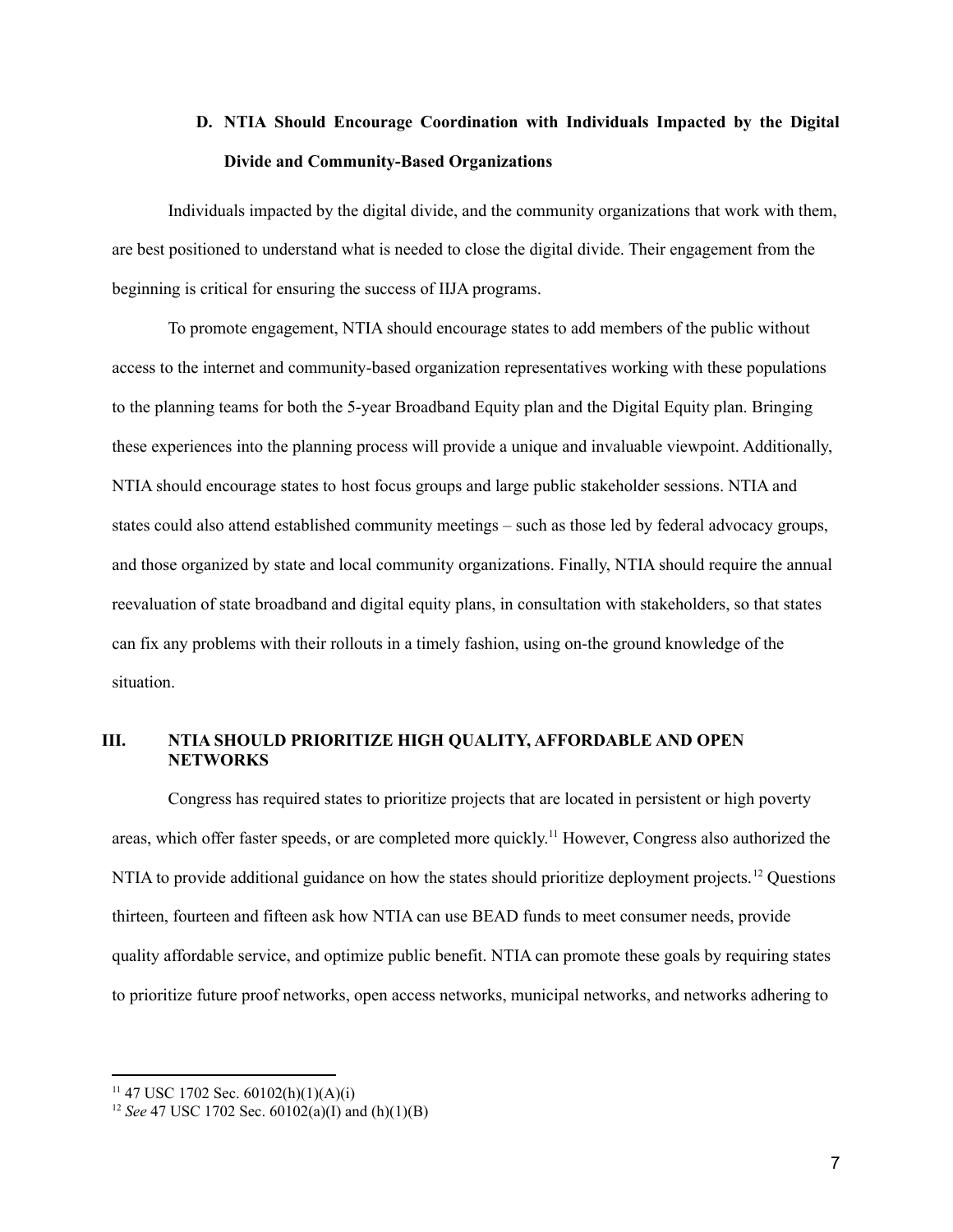<span id="page-9-0"></span>net neutrality principles. The IIJA clearly envisions a strong role for states, so these criteria should be treated as floors for state action, instead of caps.

#### **A. NTIA Should Prioritize Future Proof, Scalable and Symmetrical Networks**

Modern household needs will quickly outpace networks that are built to the minimum speed Congress mandated in BEAD—100/20 Mbps. Therefore, NTIA must prioritize symmetrical future-proof networks—of which fiber is one type. Otherwise, our nation will need to invest billions of dollars more in the near future to upgrade networks to meet household needs.

During a typical day, a family of four could have two children streaming online classes, while one parent joins a video conference and the other attends a telehealth appointment, while a Nest doorbell camera and Amazon Alexa run in the background. The FCC has noted that household internet speeds must exceed 25 Mbps to run more than one "high demand application," such as video conferencing, online gaming, or streaming HD video.<sup>13</sup>

Furthermore, demand for broadband service speeds is only increasing. According to a report by the Fiber Broadband Association, households of four will need 2,141/2,044 Mbps by 2030.<sup>14</sup> Additionally, there will be a sevenfold growth in telehealth by 2025, which relies on high-speed connectivity.<sup>15</sup> Remote work – another high bandwidth activity – will also be the norm moving forward. A recent survey of HR leaders shows that 77 percent expect more employees to work remotely, even a year after COVID-19 has largely subsided.<sup>16</sup> These applications require significant download and upload capabilities as users are not just passive recipients of information, but instead are active participants. Our broadband networks must reflect that reality. This illustrates that the Congressionally mandated minimum of 100/20 Mbps will

<https://www.fiberbroadband.org/blog/new-fba-research-reveals-fiber-can-close-the-rural-digital-divide>.

<sup>13</sup> *Household Broadband Guide*, Federal Communications Commission (last updated Feb. 5, 2020), https://www.fcc.gov/research-reports/guides/household-broadband-guide.

<sup>14</sup> *Press Release: New FBA Research Reveals Fiber Can Close the Rural Digital Divide*, Fiber Broadband Association (June 21, 2021),

<sup>15</sup> Mike Miliard, *Telehealth Set For 'Tsunami of Growth,' says Frost and Sullivan*, Healthcare IT News (May 15, 2020), https://www.healthcareitnews.com/news/telehealth-set-tsunami-growthsays-frost-sullivan.

<sup>16</sup> The Conference Board, *From Immediate Responses to Planning for the Reimagined Workplace*, 8 (2020), <https://conference-board.org/pdfdownload.cfm?masterProductID=20874>.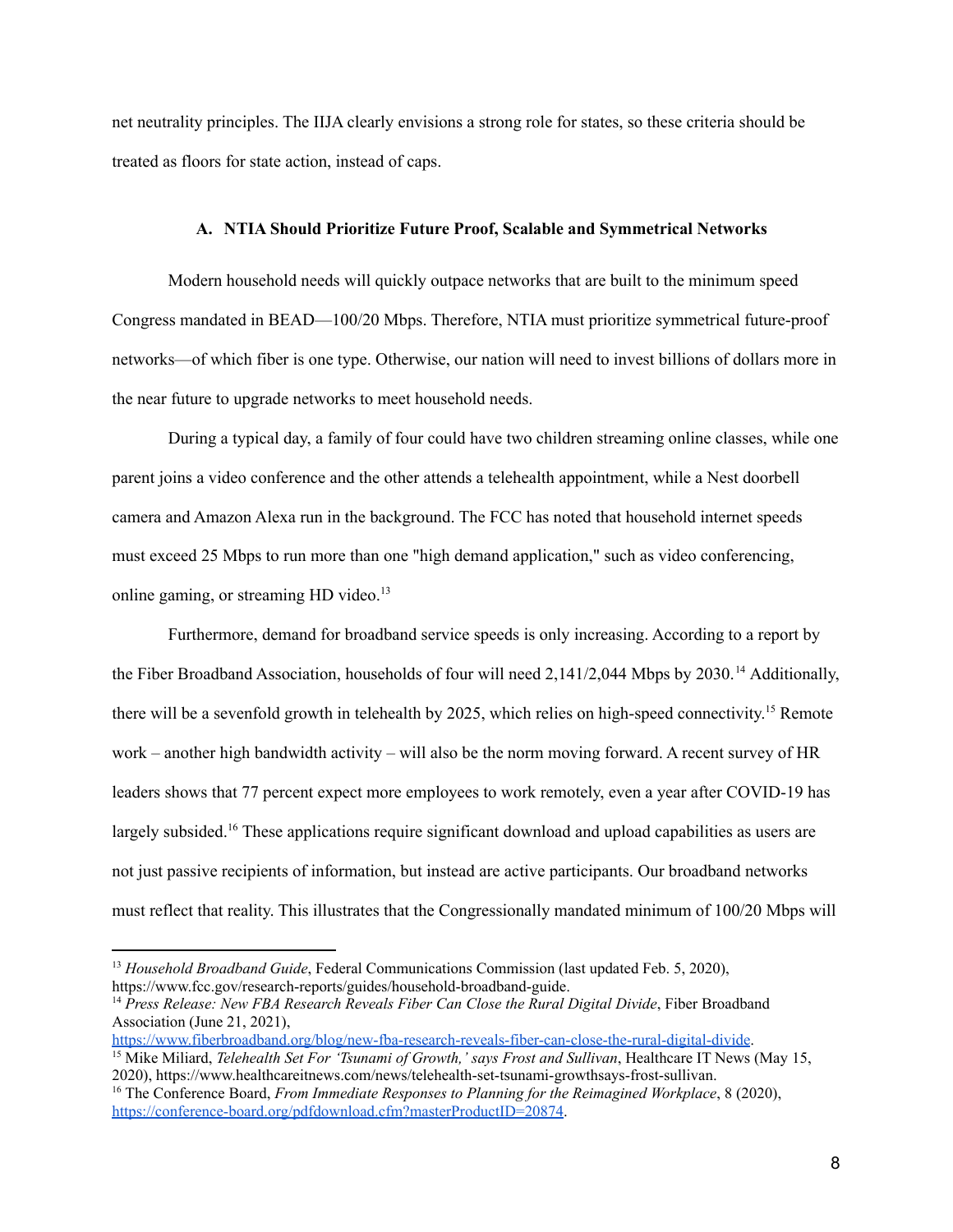barely meet some households speed needs today, let alone in the future. Instead, NTIA should set a floor, not a ceiling, requiring states to build networks that will offer future proof and symmetrical speeds.

#### *1. NTIA Should Require Networks to Of er Future Proof Symmetrical Speeds*

<span id="page-10-0"></span>Future proof speeds will enable households to simultaneously connect now and in the future. These speeds should be symmetrical because many common activities require high upload speeds. According to OpenVault, upstream broadband traffic increased 63% between December 2019-December 2020.<sup>17</sup> Upstream traffic during the workday saw a 98.5% increase as more people began to work from home during the pandemic.<sup>18</sup> According to the Electronic Frontier Foundation analysis, if this rate of upload speed growth continues, upload demand will exceed 100 Mbps by 2026. 19

The other agencies that administer broadband deployment funds require grantees to build out to future proof symmetrical speeds. For example, the U.S. Department of Agriculture requires that networks funded through its program be built to provide speeds of 100/100 Mbps. <sup>20</sup> Likewise, the U.S. Department of Treasury requires that networks funded through the Capital Projects Fund offer at least 100/100  $Mbps.^{21}$ 

<sup>&</sup>lt;sup>17</sup> Dan O'Shea, *Pandemic Drove Upstream Broadband Traffic Boom: OpenVault*, Fierce Telecom (Apr. 1, 2021), <https://www.fiercetelecom.com/telecom/pandemic-drove-upstream-broadband-traffic-boom-openvault>.

<sup>&</sup>lt;sup>18</sup> Dan O'Shea, *Pandemic Drove Upstream Broadband Traffic Boom: OpenVault*, Fierce Telecom (Apr. 1, 2021), <https://www.fiercetelecom.com/telecom/pandemic-drove-upstream-broadband-traffic-boom-openvault>.

<sup>19</sup> Ernesto Falcon and Katharine Trendacosta, *The Future Is in Symmetrical, High-Speed Internet Speeds* (July 2, 2021), <https://www.eff.org/deeplinks/2021/07/future-symmetrical-high-speed-internet-speeds>.

<sup>&</sup>lt;sup>20</sup> Greg Guice, USDA Seeks to Truly Help Bring Robust, Affordable Broadband to Tribal and Rural Communities, Public Knowledge (Nov. 4, 2021),

[https://publicknowledge.org/usda-seeks-to-truly-help-bring-robust-affordable-broadband-to-tribal-and-rural-commu](https://publicknowledge.org/usda-seeks-to-truly-help-bring-robust-affordable-broadband-to-tribal-and-rural-communities/) [nities/](https://publicknowledge.org/usda-seeks-to-truly-help-bring-robust-affordable-broadband-to-tribal-and-rural-communities/).

 $21$  Capital Projects Fund, U.S Department of Treasury,

[https://home.treasury.gov/policy-issues/coronavirus/assistance-for-state-local-and-tribal-governments/capital-project](https://home.treasury.gov/policy-issues/coronavirus/assistance-for-state-local-and-tribal-governments/capital-projects-fund) [s-fund](https://home.treasury.gov/policy-issues/coronavirus/assistance-for-state-local-and-tribal-governments/capital-projects-fund) (last accessed Feb. 4, 2022).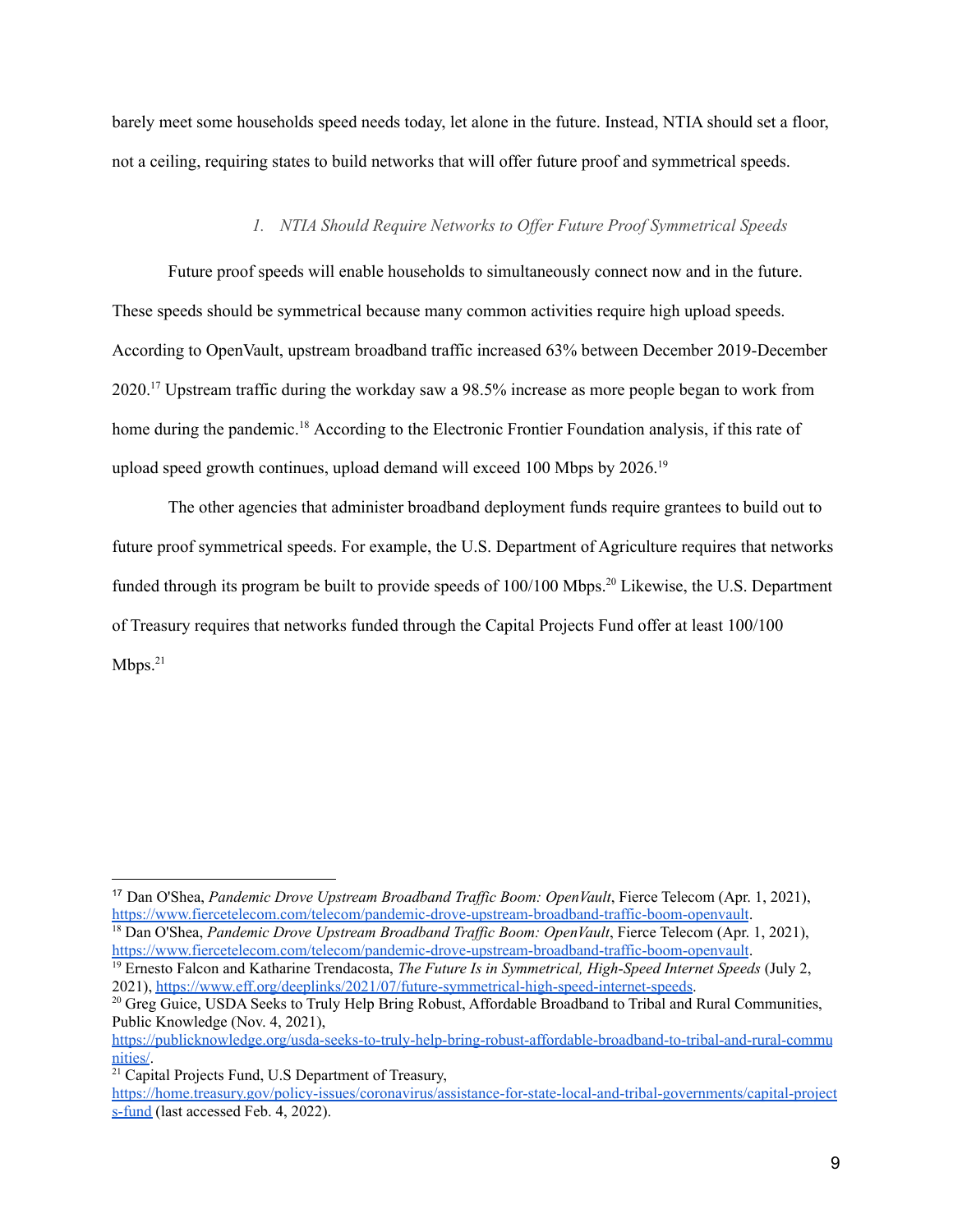#### *2. NTIA Should Require Networks to be Scalable*

<span id="page-11-0"></span>Generally, public funds should strive to build networks that are scalable.<sup>22</sup> Scalable networks are designed to accommodate future demand for interconnections and new uses for data services. In a report discussing best practices for state broadband grant programs, the authors observed that successful programs consider current uses and future needs, and that funded infrastructure "should be capable of upgrades to higher speeds at reasonable cost, rather than requiring full redeployment." <sup>23</sup> The report further notes that these programs "have used a range of technology-neutral selection mechanisms to either favor the fastest broadband technologies or eliminate technologies that cannot meet minimum criteria" and to prioritize "faster, scalable technologies." 24

In light of the speed of technological evolution, broadband services and the networks that support them will likely be used for purposes that are not even imagined today, and those needs will vary based upon area and infrastructure. Federal projects with a narrow vision of future needs would be a wasted opportunity.

#### <span id="page-11-1"></span>**B. Consistent with E.O. 14036, NTIA Should Prioritize Open Access Networks**

Creating a competitive broadband marketplace is essential for making broadband affordable.

When new providers enter a region, consumers can access better and more affordable broadband

options. <sup>25</sup> For example, AT&T customers with gigabit connections in areas without competitive providers

<sup>22</sup> Scalability can be described as a network that can grow without losing availability and reliability. *See, e.g.*, Cisco's definition of scalability, *Scalable Networks*, CCNA, (last accessed Feb 4, 2022), [https://ccna-200-301.online/scalable-networks/.](https://ccna-200-301.online/scalable-networks/)

<sup>23</sup> *Putting State Broadband Funds to Work: Best Practices in State Rural Broadband Grant Programs*, Ryland Sherman, Joanne Hovis and Jacob Levin, Broadband Equity Partnership- CTC Technology & Energy and HR&A Advisors, Published by the Benton Institute for Broadband & Society, June 2021, at p. 15.

<sup>24</sup> *Putting State Broadband Funds to Work: Best Practices in State Rural Broadband Grant Programs*, Ryland Sherman, Joanne Hovis and Jacob Levin, Broadband Equity Partnership- CTC Technology & Energy and HR&A Advisors, Published by the Benton Institute for Broadband  $\&$  Society, June 2021, at p. 14.

<sup>25</sup> Jonathan Sallet, *Broadband for America's Future: A Vision for the 2020s* at 49-50, Benton Institute for Broadband & Society (Oct. 2019), https://www.benton.org/sites/default/files/BBA\_full\_F5\_10.30.pdf.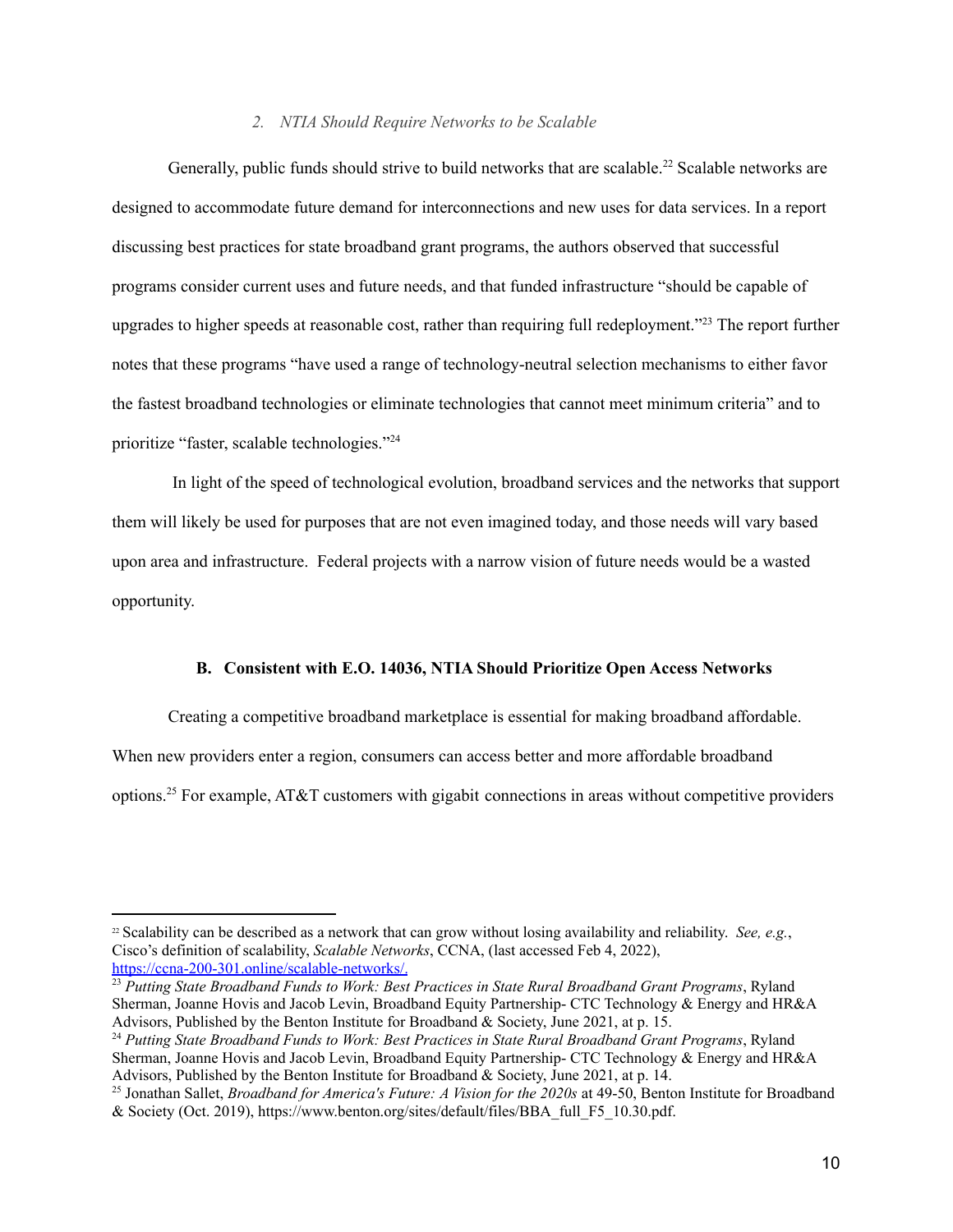can pay up to \$60 more a month than those in areas with competition. <sup>26</sup> Unfortunately, the majority of the country doesn't have access to enough providers to reap the benefits of competition. More than 20% of households have a monopoly provider, and 44% of households have just two providers to choose from.<sup>27</sup>

On July 9, 2021, President Biden issued Executive Order 14036 to promote a "whole of government" approach to enhancing competition.<sup>28</sup> The E.O. singles out the broadband industry as an industry in need of policies to promote competition. <sup>29</sup> Although the E.O. does not reference the IIJA program (which did not exist at the time), the E.O. directs all agencies to use their authority to "[adopt] pro-competitive regulations and approaches to procurement and spending."<sup>30</sup> Since the IIJA imposes significant limits on NTIA's ability to subsidize competing networks directly, NTIA should weigh applications that encourage competition by building open access networks.

Open access networks are built and owned by one entity (often local governments, but sometimes private companies) and leased out to service providers who offer broadband service products to consumers. They create a competitive and more affordable marketplace for broadband service without adding significantly to the cost of broadband deployment. They also reduce the barriers to entry for providers hoping to serve an area, since they do not need to build their own broadband network.

Areas with open access broadband networks have seen significant reductions in price or improvement in service quality. For example, the municipally owned open access network launched in Ammon, Idaho, "reduced the cost of a 1 Gbps connection available via one of the ISPs from \$99 a month... to \$9.99 a month."<sup>31</sup> In Utah, the Utopia fiber open access network is currently offering

<sup>28</sup> Executive Order 14036, *Promoting Competition in the American Economy*, (July 9, 2021), [https://www.whitehouse.gov/briefing-room/presidential-actions/2021/07/09/executive-order-on-promoting-competiti](https://www.whitehouse.gov/briefing-room/presidential-actions/2021/07/09/executive-order-on-promoting-competition-in-the-american-economy/) [on-in-the-american-economy/](https://www.whitehouse.gov/briefing-room/presidential-actions/2021/07/09/executive-order-on-promoting-competition-in-the-american-economy/).

<sup>&</sup>lt;sup>26</sup> Karl Bode, Harvard Study Shows Why Big Telecom Is Terrified of Community-Run Broadband, Vice (January 12, 2018)

https://www.vice.com/en\_us/article/d345pv/harvard-study-shows-why-big-telecom-is-terrified-ofcommunity-run-br oadband.

<sup>27</sup> Federal Communications Commission, *2020 Communications Marketplace Report* at 87, GN Docket No. 20-60 (Dec. 31, 2020), https://docs.fcc.gov/public/attachments/FCC-20-188A1.pdf.

<sup>29</sup> *Id.* Section 5(l).

*<sup>30</sup> Id. Section 2(g).*

<sup>31</sup> Jay Woodruff, *The City with the Best Fiber-Optic Network in America Might Surprise You*, FastCompany (Oct. 21, 2019),

https://www.fastcompany.com/90416863/the-city-with-the-best-fiber-optic-network-in-america-mightsurprise-you.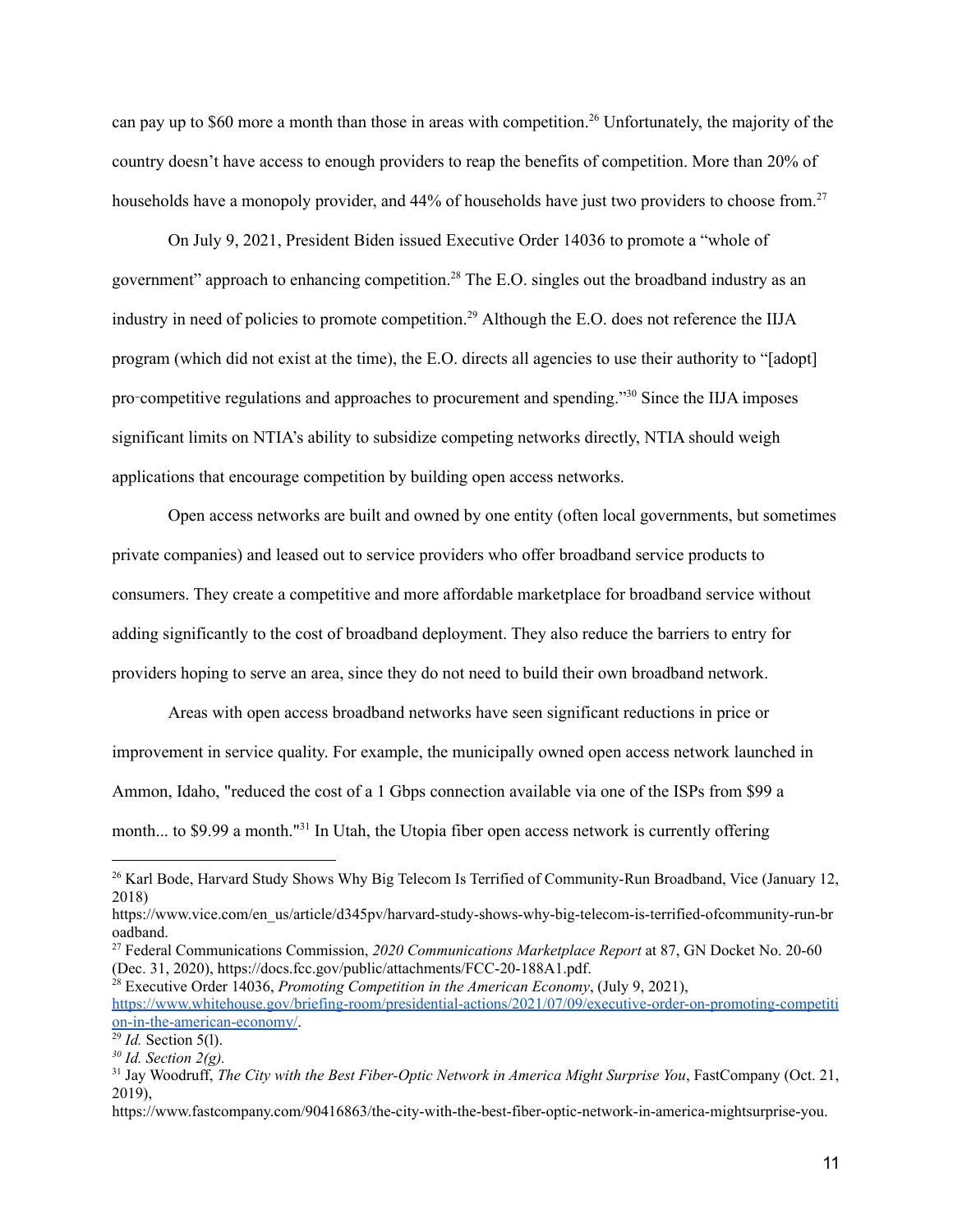consumers the choice of 16 providers. <sup>32</sup> Utopia customers report significant improvements in customer service. For example, one Google review from a former Comcast customer noted that they no longer have "twenty five minute waits on hold, no maze of robots leading you in circles, just a ring or two followed by a real human ready to help. And of course the best part of all, an affordable price!"<sup>33</sup>

#### **C. NTIA Should Prioritize Municipal and Cooperative Networks**

<span id="page-13-0"></span>Bigger is not always better. The large incumbent internet service providers have been building and deploying their networks for years. They have received billions of dollars in deployment funding over the past decade from multiple federal and state agencies, and yet many communities remain disconnected. Municipal broadband networks, on the other hand, have repeatedly succeeded in delivering affordable and high-quality service to their communities. The industry giants do not serve areas without the promise of sustained profitability over time—even when subsidized by federal deployment funding—so NTIA should prioritize supporting community and municipal broadband deployment projects instead.

Municipal networks are also shown to reduce the cost of broadband and offer faster speeds. In Fort Collins, CO, the municipal network offers a 1,000 Mbps plan for \$40 less than the same speed plan offered by Comcast.<sup>34</sup> Likewise, the municipal network in Chattanooga, Tennessee offers significantly faster service than its incumbent rivals at half the price.<sup>35</sup> According to the Open Technology Institute, cities with municipal networks advertise average download speeds of 712.88 and upload speeds of 675.40, as compared to download speeds of 393.59 and upload speeds of 236.83 in cities without a municipal network.<sup>36</sup> Additionally, municipal networks can drive economic growth. According to a 10-year study, Chattanooga Tennessee's fiber system has created over \$2.69 billion in economic activity

<sup>34</sup> Becky Chao & Claire Park, *The Cost of Connectivity 2020* (Jul. 15, 2020), New America, <https://www.newamerica.org/oti/reports/cost-connectivity-2020/focus-on-the-united-states>.

<sup>&</sup>lt;sup>32</sup> Utopia Fiber, Residential Pricing, <https://www.utopiafiber.com/residential-pricing/> (last visited Feb. 2, 2022).

<sup>33</sup> *See Google Review for Utopia Fiber from Ethan Carter (Jan 2022).*

<sup>35</sup>P.E. Moskowitz, *Chattanooga Was a Typical Postindustrial City. Then It Began Of ering Municipal Broadband*, The Nation (June 3, 2016),

h[ttps://www.thenation.com/article/archive/chattanooga-was-a-typical-post-industrial-city-then-it-began-offering-mu](https://www.thenation.com/article/archive/chattanooga-was-a-typical-post-industrial-city-then-it-began-offering-municipal-broadband/) [nicipal-broadband/](https://www.thenation.com/article/archive/chattanooga-was-a-typical-post-industrial-city-then-it-began-offering-municipal-broadband/)

<sup>36</sup> Becky Chao & Claire Park, *The Cost of Connectivity 2020* (Jul. 15, 2020), New America, <https://www.newamerica.org/oti/reports/cost-connectivity-2020/focus-on-the-united-states>.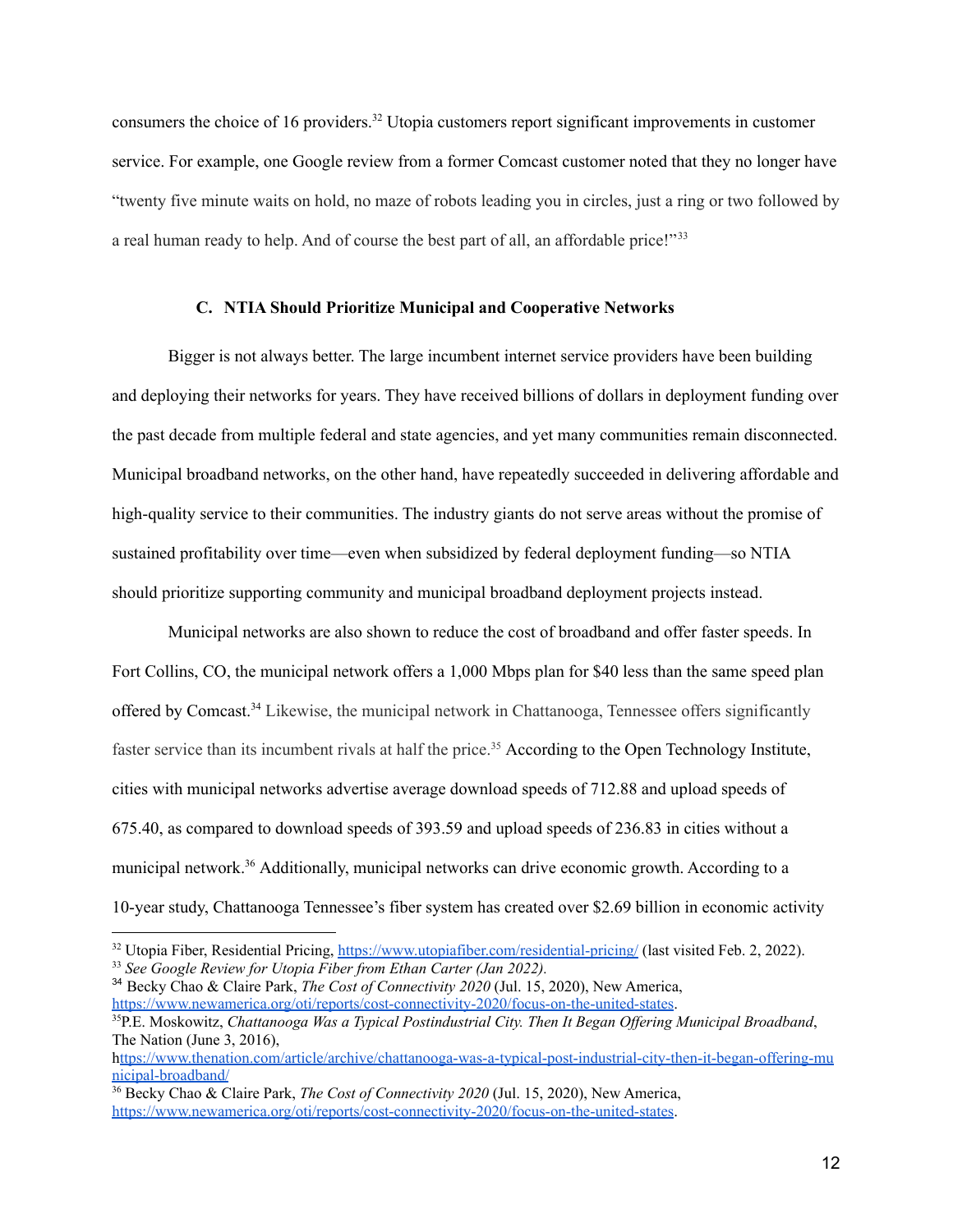by luring new businesses to the area, and accounts for about 40% of all jobs created in the county.<sup>37</sup> All factors combined, municipal networks are a key factor for closing the digital divide and improving the viability of their communities.

### **D. NTIA Should Prioritize Providers Offering High-Quality Jobs for Skilled Workers**

<span id="page-14-0"></span>As noted in question 11, "one objective of the Bipartisan Infrastructure Law is to ensure American workers have access to high quality jobs, especially those who were impacted the most by the pandemic, including women and people of color." To further this goal, NTIA can ensure that employers are held accountable for upholding labor laws and regulations by creating a priority for subgrantees that use a directly employed workforce and/or ensure the accountability for good working conditions. NTIA can also improve safety on the job by prioritizing employers using a well-trained and qualified workforce.

NTIA can require eligible entities to collect data on job quality, workforce, and subcontracting as part of proposals from subgrantees. Subcontracting by subgrantees can create poor work conditions. Requiring transparency around subcontracting and work conditions, and shared subgrantees can occasionally evade rules around working conditions that direct employers cannot avoid. However, subgrantees who sign contracts claiming liability for violations of labor laws and regulations can ensure that all subcontracted employees are treated as well as full employees. All told this will ensure that those working to build BEAD networks have high quality jobs.

Moreover, some subcontractors cut corners and fail to adequately train and invest in their workers in order to cut costs or use unqualified workers who cut corners—creating unsustainable networks and potentially dangerous conditions.<sup>38</sup> By prioritizing entities that can demonstrate they are using a trained

<sup>37</sup> Bento Lobo, *Ten Years of Fiber Optic and Smart Grid Infrastructure in Hamilton County, Tennessee* (Aug. 31, 2020),

[https://assets.epb.com/media/Lobo%20-%20Ten%20Years%20of%20Fiber%20Infrastructure%20in%20Hamilton%](https://assets.epb.com/media/Lobo%20-%20Ten%20Years%20of%20Fiber%20Infrastructure%20in%20Hamilton%20County%20TN_Published.pdf) [20County%20TN\\_Published.pdf](https://assets.epb.com/media/Lobo%20-%20Ten%20Years%20of%20Fiber%20Infrastructure%20in%20Hamilton%20County%20TN_Published.pdf).

*<sup>38</sup>See* Communications Workers of America, *AT&T's Web of Subcontractors: Building Next-Generation Networks with Low-Wage Labor*, [www.cwa-union.org/ATTContractors](http://www.cwa-union.org/ATTContractors).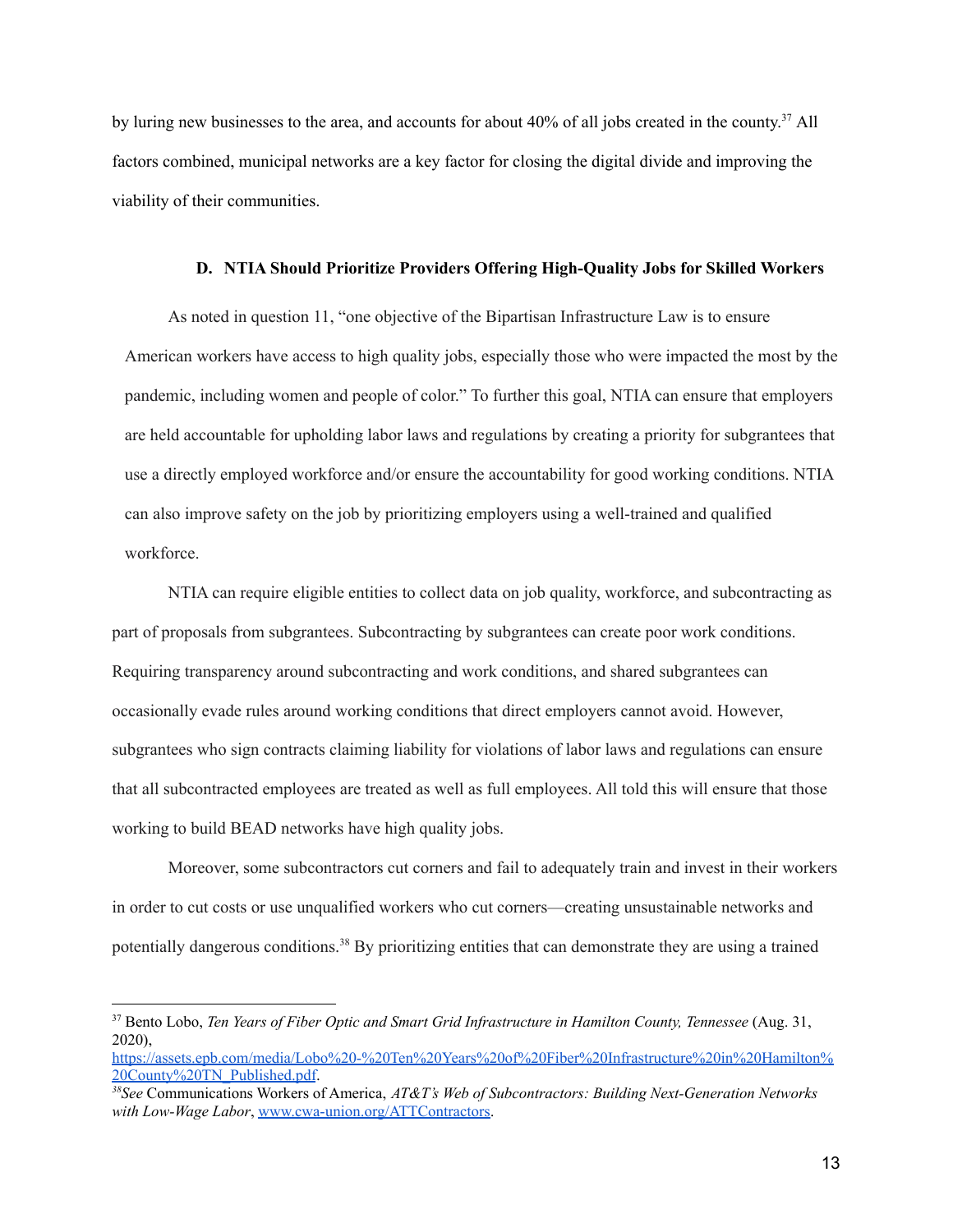workforce that can carry out work safely and effectively, NTIA can ensure worker safety and the longevity of the networks built with IIJA funding. Some indicators of high-quality training include in-house training programs with hands-on training and classroom instruction, certifications like OSHA 10 and OSHA 30, uniform wage scales, and wage progressions showing that employees are building their skills.

#### **E. NTIA Should Prioritize Networks Adhering to Net Neutrality Principles**

<span id="page-15-0"></span>NTIA should create a priority for networks which promise to adhere to net neutrality principles. These principles require ISPs to treat all internet traffic the same by not blocking, throttling, or offering paid prioritization of certain websites. This would align with the USDA ReConnect program—which is awarding applicants program priority points for committing to net neutrality.<sup>39</sup>

Adhering to net neutrality is key for ensuring that consumers can connect to all facets of modern society—the very reason Congress and the administration have sought to achieve universal connectivity. Absent net neutrality protections, ISPs can force consumers to use one service over another, or simply block a website all together. In fact, there are numerous examples of ISPs prioritizing their own services, or throttling speeds to a crawl in order to charge consumers more. For example, Verizon throttled first responder's data plans after they exceeded 25GB of data (despite having purchased an unlimited plan) during the California wildfires. <sup>40</sup> Likewise, CenturyLink decided to block all internet access for customers in Utah until they acknowledged an advertisement for filtering software.<sup>41</sup> These types of practices can prevent consumers from meaningfully engaging online, and are in direct conflict with the goals of IIJA.

<https://www.federalregister.gov/documents/2021/10/25/2021-23128/rural-econnectivity-program>.

 $39$  Rural E-connectivity Program, 86 FR 58860 (Oct 25, 2021),

<sup>40</sup> Colin Leccher, *Verizon Throttled California Fire Department During Wildfire Crisis*, The Verge (Aug. 21, 2018), [https://www.theverge.com/2018/8/21/17765682/verizon-california-throttled-wildfires;](https://www.theverge.com/2018/8/21/17765682/verizon-california-throttled-wildfires) See, also, Brief for Govt. Petitioners at 23-24 & n. 13, Mozilla Corp. v. FCC, No. 18-1051 (D.C. Cir. Aug. 20, 2018. See also, Addendum to Brief for Government Petitioners, Declaration of Anthony Bowden (August 17, 2018) at paras. 5, 9.

<sup>41</sup> Jon Brodkin, *CenturyLink Blocked Its Customers' Internet Access In Order to Show an Ad*, ArsTechnica (Dec. 17, 2018),

[https://arstechnica.com/tech-policy/2018/12/centurylink-blocks-internet-access-falsely-claims-state-law-required-it/?](https://arstechnica.com/tech-policy/2018/12/centurylink-blocks-internet-access-falsely-claims-state-law-required-it/?mc_cid=241c935dca&mc_eid=771aa08db7) [mc\\_cid=241c935dca&mc\\_eid=771aa08db7](https://arstechnica.com/tech-policy/2018/12/centurylink-blocks-internet-access-falsely-claims-state-law-required-it/?mc_cid=241c935dca&mc_eid=771aa08db7).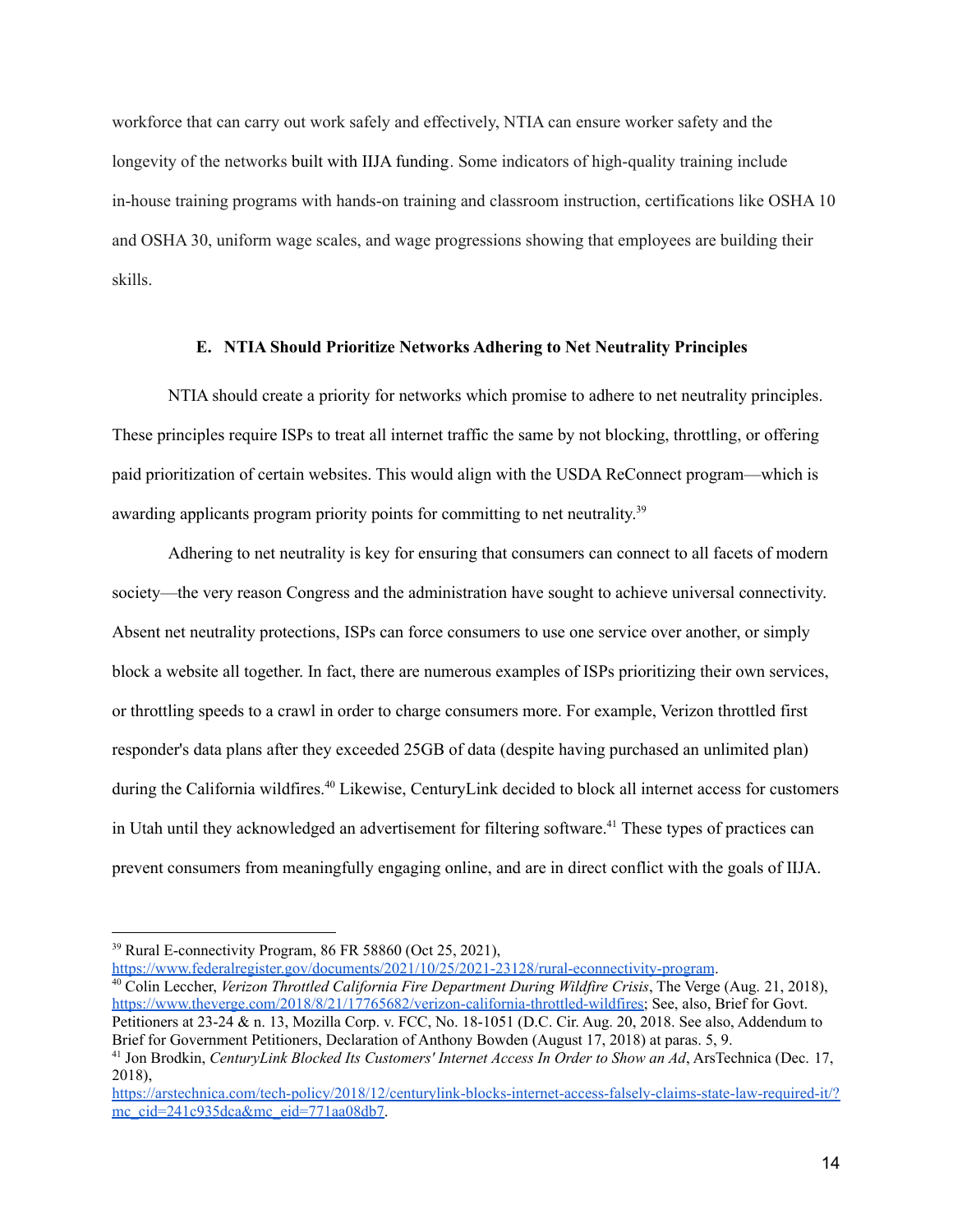## <span id="page-16-0"></span>**IV. NTIA MUST ENSURE THAT BEAD FUNDS ARE USED TO DEPLOY RELIABLE AND RESILIENT NETWORKS**

It is imperative to both consumers and businesses that their broadband networks work all the time. In fact, lives can depend on the ability to access public safety information online, navigate road closures, and communicate with loved ones and first responders. However, our nation's networks are growing increasingly fragile – due to frequent natural disasters, targeted attacks, carrier neglect, or simple mistakes. For example, it took nearly a year after Hurricane Maria for Puerto Ricans to have internet speed approaching pre-storm levels,<sup>42</sup> and in 2020, there was a multi-state blackout of T-Mobile's network because of a server failure in Georgia.<sup>43</sup>

Congress has required that broadband networks built with BEAD funding to be reliable and resilient. To this end, Congress gave the NTIA the explicit authority to prescribe mandatory best practices to meet this goal. <sup>44</sup> But this work is not required in a vacuum, in 2021 the FCC released a Notice of Proposed Rulemaking seeking comment on ways to improve the reliability and resiliency of networks during emergencies.<sup>45</sup> Once these FCC rules are final, they will go a long way towards improving the reliability and resiliency of our networks. However, until those rules are final, NTIA can fill-in the gaps by requiring BEAD fund recipients to have on-site backup power, to participate in the FCC's data collections about network resiliency and to coordinate with relevant stakeholders. This approach is a practical way for NTIA to ensure that BEAD funded projects further the congressional goal of reliable and resilient broadband networks.

<https://www.fcc.gov/document/fcc-acts-improve-communications-reliability-during-disasters-0>.

<sup>42</sup> Nick Thieme, *After Hurricane Maria, Puerto Rico's Internet Problems Go From Bad to Worse*, NOVA (Oct. 23, 2018), <https://www.pbs.org/wgbh/nova/article/puerto-rico-hurricane-maria-internet/>.

<sup>43</sup> Jon Brodkin, *T-Mobile Screwups Cause Nationwide Outage, but FCC isn't Punishing Carrier*, ArsTechnica, Oct. 23, 2020,

<sup>&</sup>lt;sup>44</sup> Infrastructure Investment and Jobs Act, H.R. 3684, 117th Cong. at  $\S$  60102 (g)(1)(C) (2021). https://arstechnica.com/tech-policy/2020/10/fcc-not-punishing-t-mobile-for-outage-that-ajit-pai-called-unacceptable.

<sup>45</sup> *See* Federal Communications Commission, Notice of Proposed Rulemaking in the Matter of Resilient Networks; PS Docket No. 21-346 (Oct 1. 2021),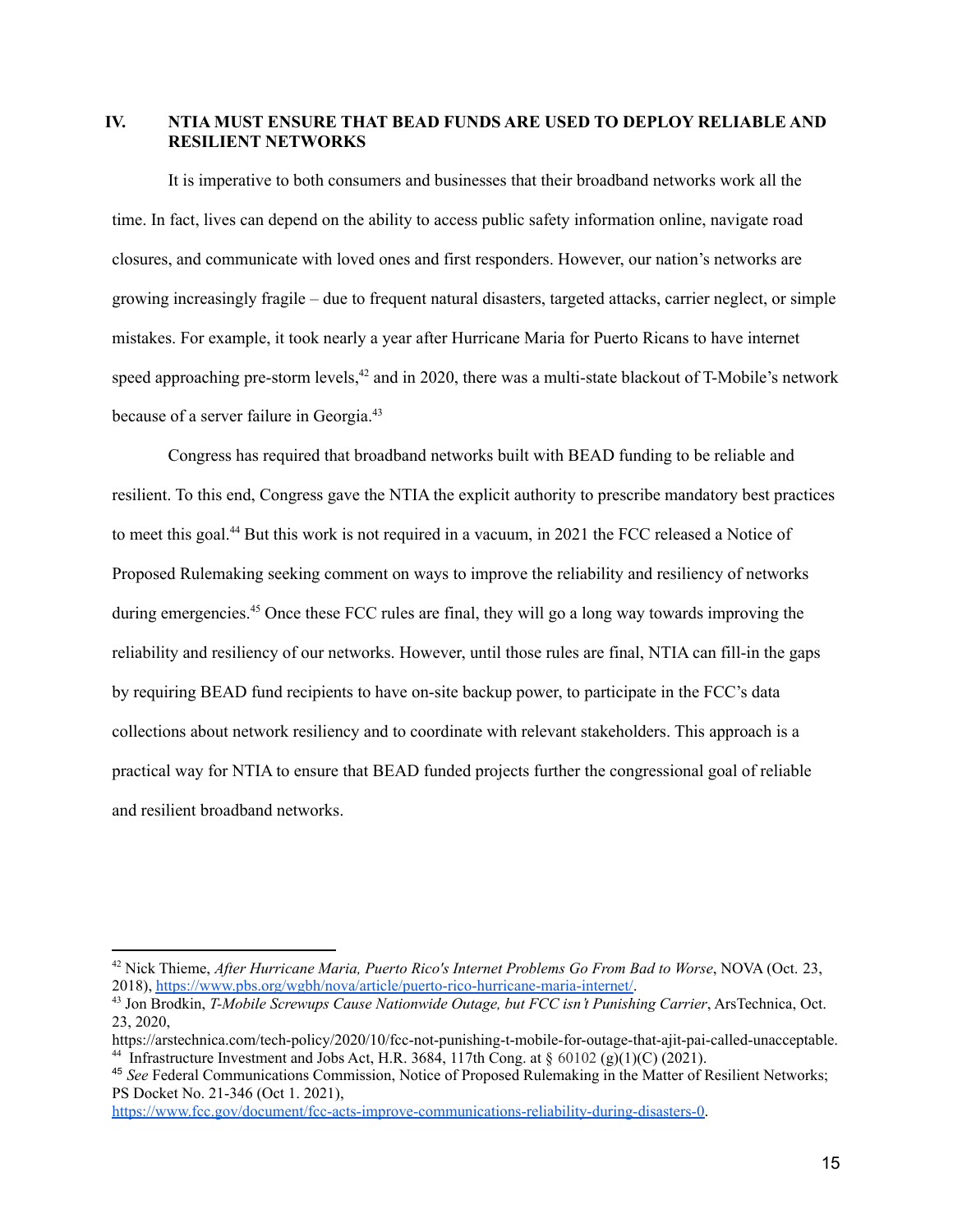#### **A. NTIA Should Require that Providers to Have On-Site Backup Power**

<span id="page-17-0"></span>Broadband networks need power to run, as do consumer devices like mobile phones and computers. Thus, power outages prevent people from connecting when they need to most. Unfortunately, most providers do not invest in backup power at every site, including the sites needed for broadband or other services to function in natural disasters. For example, in California, 77% of cell sites operate without backup generators.<sup>46</sup> When there is no fixed backup power at a site, the carriers may deploy portable generators to provide backup power.<sup>47</sup> However, portable generators do not prevent service outages. After Hurricane Maria, AT&T had to fly in portable generators to Puerto Rico—leaving residents without service in the interim during a record-breaking natural disaster.<sup>48</sup> In other cases, downed trees or fires can make it difficult or impossible to get the portable generators where they need to go, leaving networks down and service interrupted for consumers and businesses until communications staff can safely transport and install backup generators. This exercise is further complicated when the portable generators need to sustain communications service for days, weeks, or even months. Portable generators must be fueled to provide power so extended periods of relying upon portable generators require additional logistics to transport fuel to operate the portable generators. In these situations, the lack of fixed backup power planning or investment can turn into extended detrimental consequences for both consumers and businesses.

To ensure that networks built with BEAD money work when we need them, NTIA should require providers to offer on-site backup power for all components of the network. According to the Government Accountability Office, the median duration for wireless outages attributed to power failure is 13-26 hours, and the median duration of outages attributed to natural disasters ranged from 19-36 hours.<sup>49</sup> However,

<sup>46</sup> Proposed Decision of Commissioner Batjer, Decision Adopting Wireless Provider Resiliency Strategies, Rulemaking 18-03-011 at 82 (June 11 2020),

<sup>48</sup> Joan Marsh, *The Tale of Three Storms*, AT&T Public Policy (Sept. 28, 2017), h[ttps://www.attpublicpolicy.com/public-safety/the-tale-of-three-storms/.](https://www.attpublicpolicy.com/public-safety/the-tale-of-three-storms/) <sup>47</sup> Adam Beam, *California Lawmakers Eye Back-Up Power for Cellphone Towers*, NBC Bay Area (Jan. 8, 2020), [https://www.nbcbayarea.com/news/local/california-could-mandate-backup-power-at-cell-phone-towers/2212284/.](https://www.nbcbayarea.com/news/local/california-could-mandate-backup-power-at-cell-phone-towers/2212284/) [https://docs.cpuc.ca.gov/PublishedDocs/Published/G000/M343/K633/343633733.PDF.](https://docs.cpuc.ca.gov/PublishedDocs/Published/G000/M343/K633/343633733.PDF)

<sup>49</sup> *FCC Should Improve Monitoring of Industry Ef orts to Strengthen Wireless Network Resiliency*, Government Accountability Office at 14 (December 2017), <https://www.gao.gov/assets/gao-18-198.pdf>.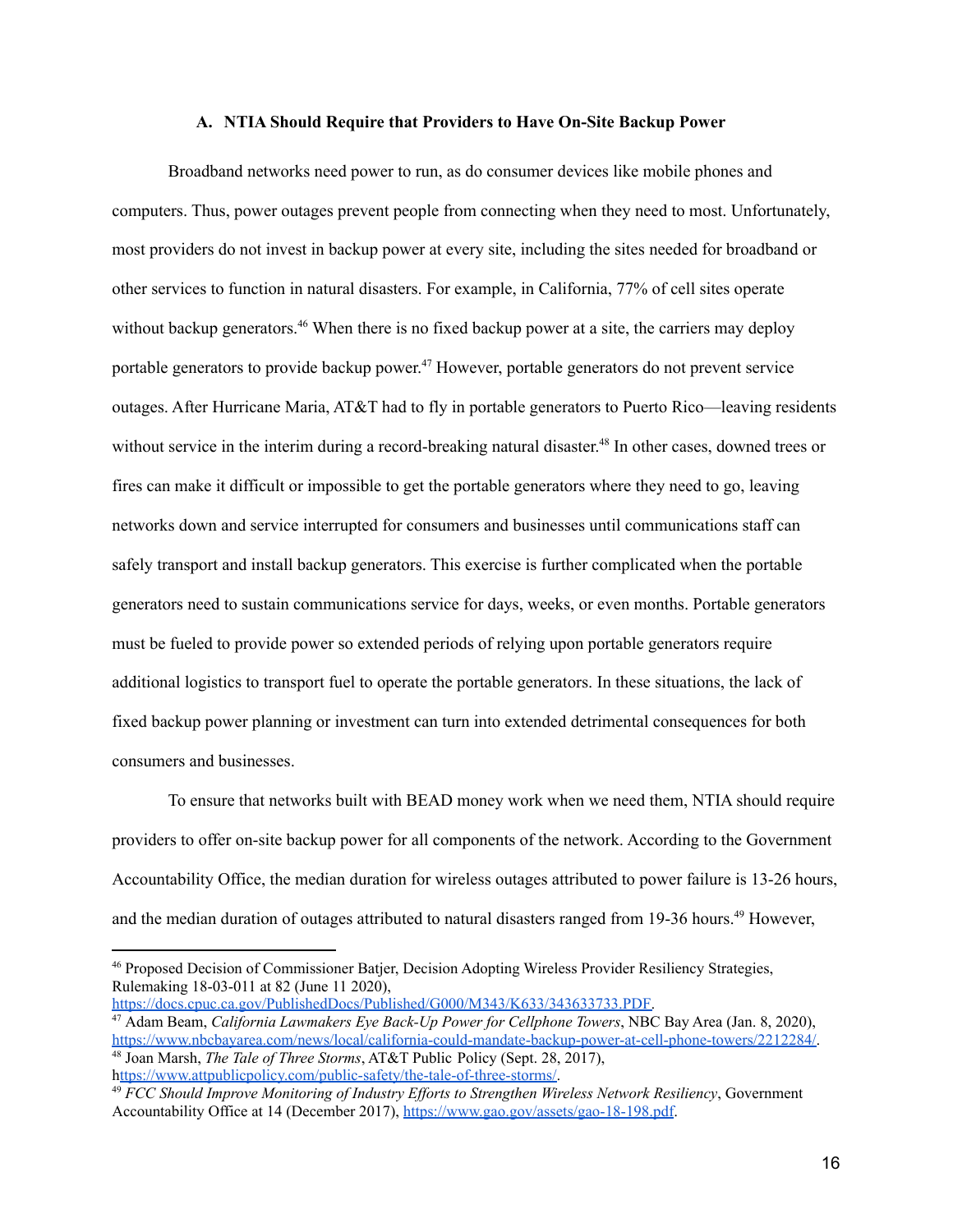our networks should be prepared to last for longer outages, especially in areas prone to natural disasters. It is simply too important to leave networks vulnerable to natural or other disasters despite the public safety implications if the networks are not equipped with backup power. Thus, NTIA should require that critical infrastructure elements like the central office, wire center or network nodes, should have at least seven days of on-site backup power. Other parts of the network, like cell towers, should have at least 72 hours of on-site backup power, as California has already mandated. <sup>50</sup> NTIA should encourage entities offering consumers devices with IIJA funds to offer a source of backup power for free, or for purchase so that consumers can charge their devices even if the power is out.

# **B. NTIA Should Require Subgrantees to Participate in the Disaster Information Reporting System and the Network Outage Reporting System**

<span id="page-18-0"></span>Data about network performance and outages is critical for getting through a current outage and preventing a future outage. The FCC has two databases that collect outage information. The first system, the Disaster Information Reporting System (DIRS) is a voluntary collection of information from many types of providers about outages, and is only used during disasters. The second system, the Network Outage Reporting System (NORS) is a mandatory collection of information about outages lasting for more than 30 minutes. However, NORS just covers some types of providers (legacy and mobile voice, and Voice over IP) but does not cover broadband or broadcast providers. Public Knowledge has suggested in comments to the FCC that it combine these networks, and make reporting into both mandatory for all providers.<sup>51</sup> Until that happens, we urge NTIA to ensure that BEAD recipients report information about their outages into both NORS and DIRS, so that we know how networks perform during disasters, and on sunny days when disasters are not the obvious cause of the problem.

<sup>&</sup>lt;sup>50</sup> For example, the California Public Utilities Commission requires certain wireline providers, among others, to have 72-hours of backup power. *See* Order Instituting Rulemaking Regarding Emergency Disaster Relief Program. R. 18-03-011, D. 21-02-029 (2021),

[https://docs.cpuc.ca.gov/PublishedDocs/Published/G000/M366/K625/366625041.PDF;](https://docs.cpuc.ca.gov/PublishedDocs/Published/G000/M366/K625/366625041.PDF) Danielle Echeverria, *Fearing Fire Season Blackhouse, California Regulators Require Cell Towers to Add Backup Power*, San Francisco Chronicle (Jul. 16, 2020),

<sup>&</sup>lt;sup>51</sup>Comments of Public Knowledge, In the Matter of Resilient Networks, PS Docket No 21-346 (Dec. 16, 2021). <https://www.sfchronicle.com/california-wildfires/article/Fearing-fire-season-blackouts-California-15413495.php>.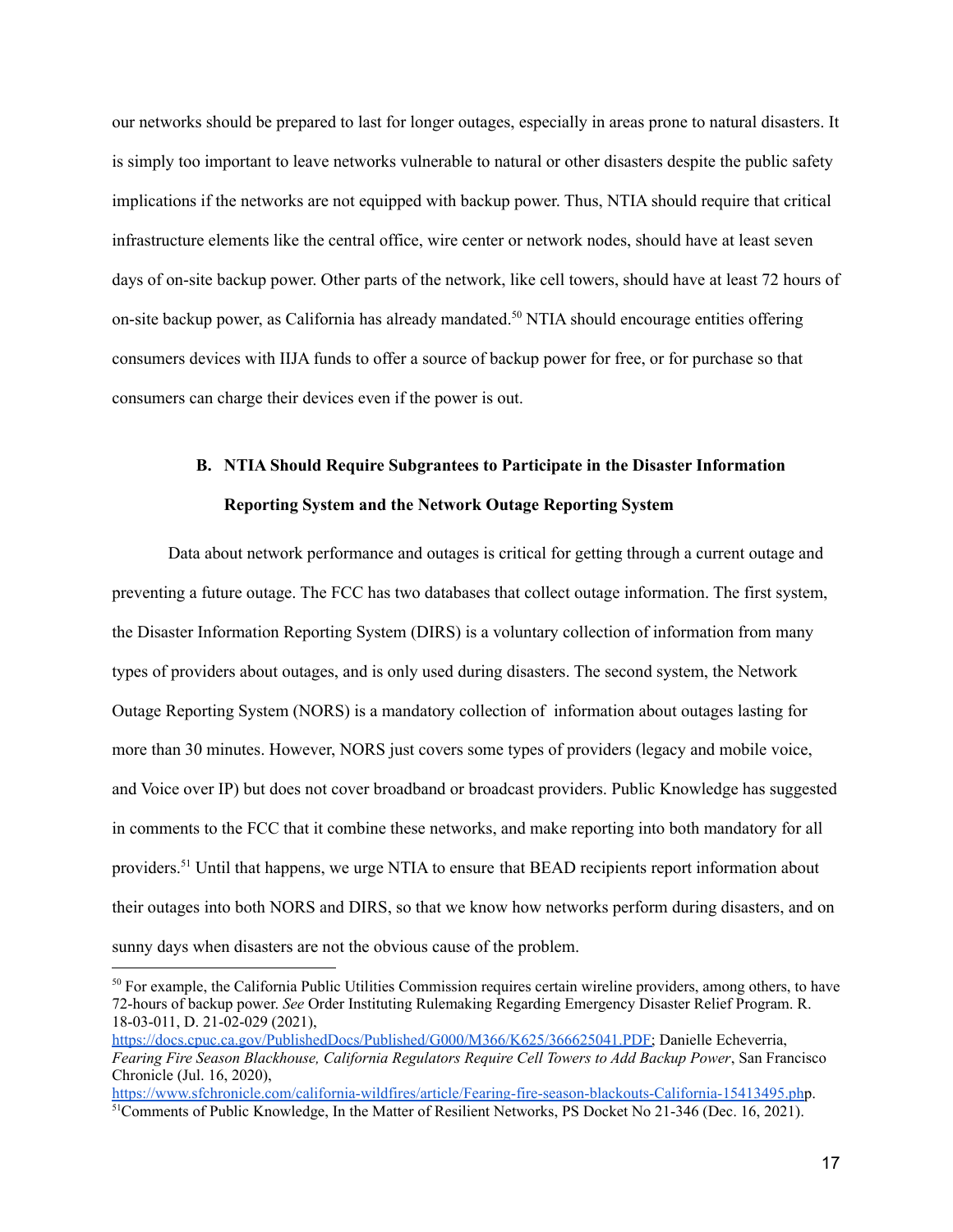## **C. NTIA Should Require Subgrantees to Coordinate with First Responders, Utilities, and Agencies to Mitigate Outages**

<span id="page-19-0"></span>Many entities are involved in responding to disasters, including first responders, utility companies, and local/state/federal agencies. Coordination between these various entities is key to keeping networks up and running. In the past, a lack of coordination has led to extended outages. For example, the Public Safety and Homeland Security Bureau of the FCC found that poor service after Hurricane Michael can be attributed in part to "a lack of coordination and cooperation between certain wireless providers on the one hand and utilities and debris clearance crews on the other." <sup>52</sup> This failure to communicate prolonged repairs that could restore service.

The FCC and Congress are both considering rules to ensure coordination during disasters.<sup>53</sup> However, until this happens, NTIA can encourage BEAD recipients to engage in best practices for coordination. These best practices include: (1) designating a point person to handle communication about outages; (2) coordinating with power companies and first responders to understand the damage and when things may return to normal; (3) working with various agencies to gain access to off-limits areas to fix broadband infrastructure; (4) and developing an action plan beforehand that can work during all outages, and not just those caused by disasters.

## <span id="page-19-1"></span>**V. NTIA SHOULD CLAW BACK FUNDS VIOLATING DIGITAL DISCRIMINATION RULES**

As Secretary of Commerce Gina Raimando has said, "if we want to build a strong economy where everyone can prosper, we need to ensure no one is left behind and achieve full digital equity in America."<sup>54</sup> Unfortunately, many low-income or majority minority communities have access to slower or

<sup>&</sup>lt;sup>52</sup> October 2018 Hurricane Michael's Impact on Communications: Preparation, Effect, and Recovery, Report and Recommendations, PS Docket No. 18-339 ¶ 5 (PSHSB 2019).

<sup>53</sup> *See* Federal Communications Commission, Notice of Proposed Rulemaking in the Matter of Resilient Networks; PS Docket No. 21-346 at 9 (Oct 1. 2021),

[https://www.fcc.gov/document/fcc-acts-improve-communications-reliability-during-disasters-0;](https://www.fcc.gov/document/fcc-acts-improve-communications-reliability-during-disasters-0) RESILIENT Networks Act, H.R. 5926, 116th Congress (2020).

<sup>54</sup> Gina Raimondo, *Broadband Will Help Correct Inequities Native Americans and Underserved Communities Face*, The Arizona Republic (July 27, 2021),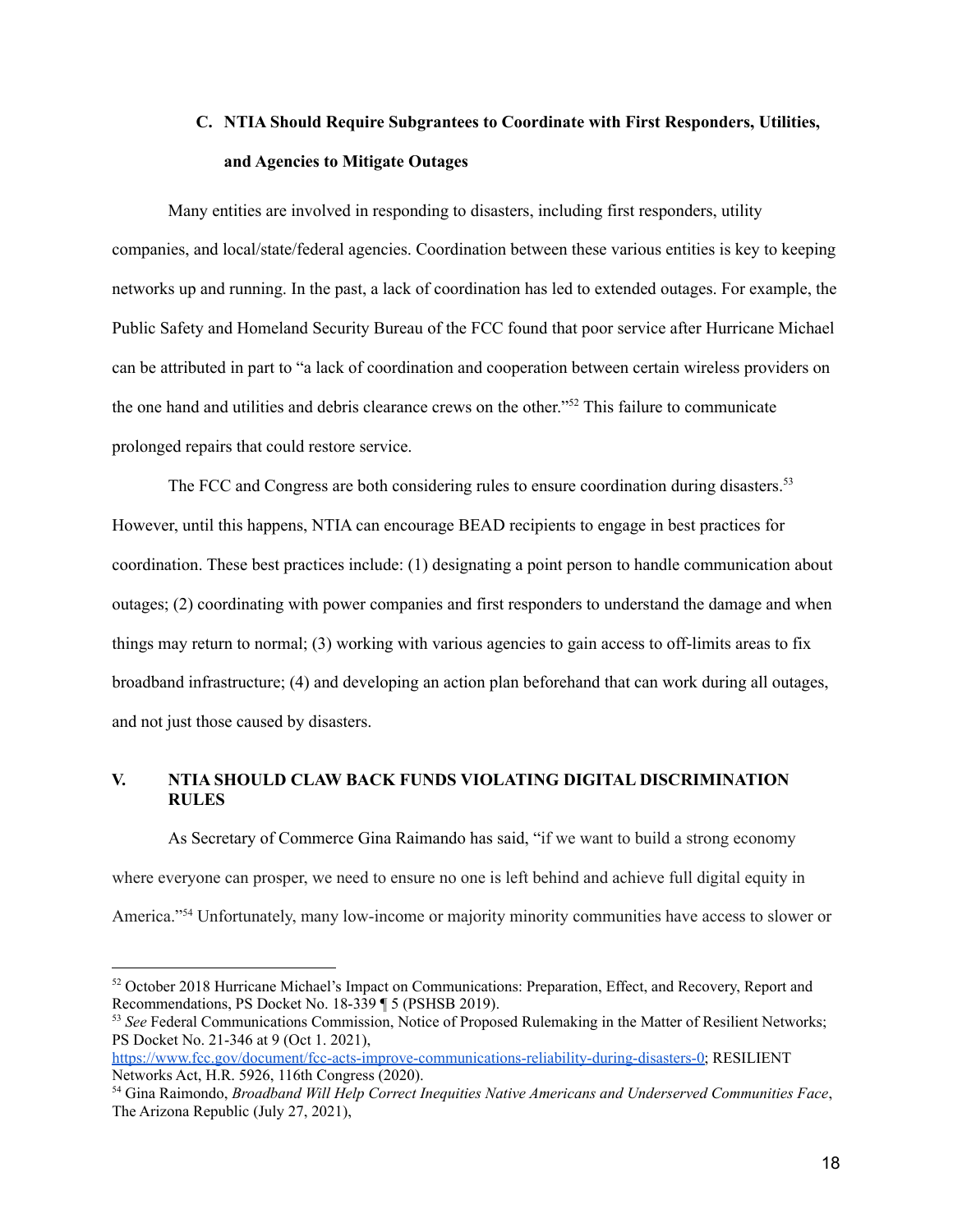more expensive internet than more wealthy or more white areas.<sup>55</sup> In the IIJA, Congress directed the FCC to develop rules prohibiting "digital discrimination" (another term for digital redlining) in order to ensure that no one in the country is left behind. These rules will likely require providers to offer comparable service to their entire service area. Should the FCC find any provider taking BEAD funds to have violated these rules, NTIA must claw back those funds. We should not be using federal money to build networks whose deployment is done in a discriminatory manner. If the funds are clawed back, they can be given to another provider who will build with equity in mind.

## <span id="page-20-0"></span>**VI. NTIA MUST NOT PROHIBIT FUNDING DEPLOYMENT IN AREAS WITH INCOMPLETE BUILDOUT REQUIREMENTS**

In question sixteen, NTIA asks how it should treat areas with incomplete prior buildout commitments. Existing broadband maps are widely disdained because they prevent areas with no broadband from receiving federal funding by falsely claiming the area has service. Areas could face this same problem again if NTIA is not flexible. We urge NTIA to not automatically make areas with existing funding commitments ineligible for funds. There are numerous examples of ISPs who did not meet their buildout requirements. For example, Frontier and CenturyLink both failed to meet deadlines to deploy 10/1 service funded through the Connect America Fund Phase II grants. CenturyLink failed to meet obligations across 23 states, and Frontier failed to meet obligations across 17 states. <sup>56</sup> Likewise, New

[https://www.azcentral.com/story/opinion/op-ed/2021/07/27/everyone-benefits-broadband-investment-especially-rura](https://www.azcentral.com/story/opinion/op-ed/2021/07/27/everyone-benefits-broadband-investment-especially-rural-areas/8078139002/) [l-areas/8078139002/](https://www.azcentral.com/story/opinion/op-ed/2021/07/27/everyone-benefits-broadband-investment-especially-rural-areas/8078139002/).

<sup>&</sup>lt;sup>55</sup>See, for example, Greenlining Institute, On the Wrong Side of the Digital Divide (June 2020)

[https://greenlining.org/publications/online-resources/2020/on-the-wrong-side-of-the-digital-divide/;](https://greenlining.org/publications/online-resources/2020/on-the-wrong-side-of-the-digital-divide/)

Communications Workers of America and National Digital Inclusion Alliance, AT&T's Digital Redlining: Leaving Communities Behind for Profit (October 2020)

[https://www.digitalinclusion.org/wp-content/uploads/dlm\\_uploads/2020/10/ATTs-Digital-Redlining-Leaving-Comm](https://www.digitalinclusion.org/wp-content/uploads/dlm_uploads/2020/10/ATTs-Digital-Redlining-Leaving-Communities-Behind-for-Profit.pdf) [unities-Behind-for-Profit.pdf;](https://www.digitalinclusion.org/wp-content/uploads/dlm_uploads/2020/10/ATTs-Digital-Redlining-Leaving-Communities-Behind-for-Profit.pdf) Hernan Galperin, et al. USC Annenberg Research Network for International Communication and the USC Price Spatial Analysis Lab, Who Gets Access to Fast Broadband? Evidence from Los Angeles County 2014-17 (September 2019)

h[ttp://arnicusc.org/wp-content/uploads/2019/10/Policy-Brief-4-final.pdf;](http://arnicusc.org/wp-content/uploads/2019/10/Policy-Brief-4-final.pdf) Since this writing, Dr. Galperin has since published an updated version of the 2019 publication. See Hernan Galperin, et al., "Who gets access to fast broadband? Evidence from Los Angeles County, Government Information Quarterly, (July 2021) <https://www.sciencedirect.com/science/article/abs/pii/S0740624X21000307>.

<sup>56</sup> Jon Brodkin, *Frontier, amid Bankruptcy, Is Suspected of Lying About Broadband Expansion*, ArsTechnica (May 1, 2020),

[https://arstechnica.com/tech-policy/2020/05/frontier-amid-bankruptcy-is-suspected-of-lying-about-broadband-expan](https://arstechnica.com/tech-policy/2020/05/frontier-amid-bankruptcy-is-suspected-of-lying-about-broadband-expansion/) [sion/](https://arstechnica.com/tech-policy/2020/05/frontier-amid-bankruptcy-is-suspected-of-lying-about-broadband-expansion/).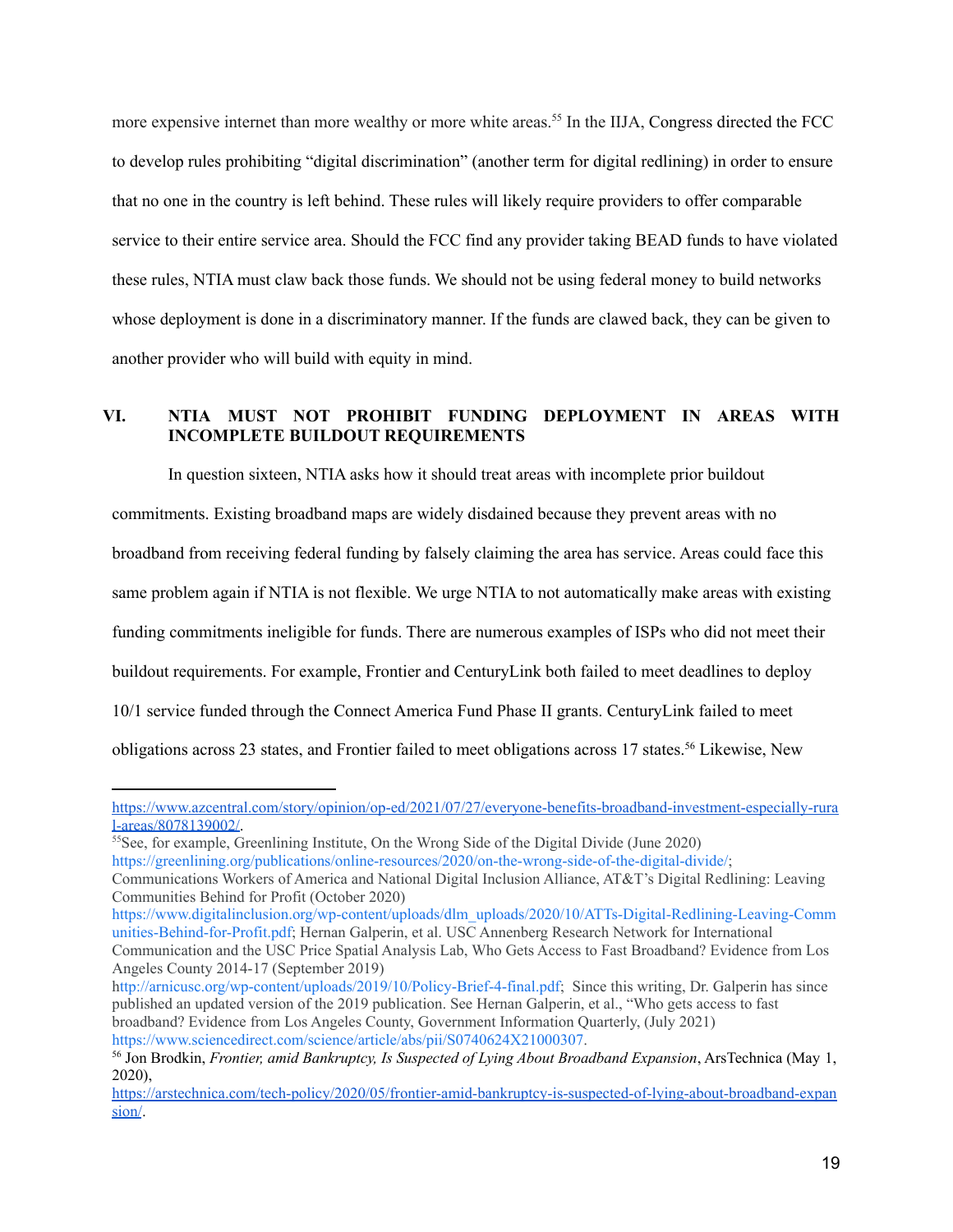York accused Charter of failing to meet its broadband deployment commitments resulting from its 2016 purchase of Time Warner Cable. 57

Given that a commitment to building broadband does not necessarily mean that broadband will be built, areas that haven't seen significant progress towards their committed deployment projects should be eligible for BEAD funds. To determine whether ISPs have made significant progress towards deployment, NTIA should coordinate with state and federal agencies to certify that the ISP is meeting deadlines, or will soon complete deployment. If NTIA does not do this, it will leave some areas falsely deemed served without any internet.

## <span id="page-21-0"></span>**VII. NTIA MUST MAKE THE LOW-COST OPTION BROADLY AVAILABLE AND ALIGNED WITH THE AFFORDABLE CONNECTIVITY PROGRAM**

A broadband provider's presence in a market is not an appropriate proxy for broadband adoption. According to an NTIA survey of American households, the inability to afford broadband is one of the key reasons that consumers who have internet available do not subscribe.<sup>58</sup> Studies show that \$10 per month is the most that many low-income Americans can afford to pay for broadband. <sup>59</sup> However, according to US Telecom, the most popular broadband plans cost on average \$47.15, and the fastests broadband plans cost on average \$68.96. 60

Congress has required that the recipients of BEAD funding offer a low-cost broadband option for eligible subscribers.<sup>61</sup> In it's notice and request for comment, NTIA asks how to define "eligible subscriber" and whether NTIA should set standards for that option. We believe that NTIA should define

<sup>58</sup> Rafi Goldberg, Unplugged: NTIA Survey Finds Some Americans Still Avoid Home Internet Use, National Telecommunications and Information Administration, (Apr. 15, 2019), [\(https://arstechnica.com/tech-policy/2018/07/ny-threatens-to-kick-charter-out-of-the-state-after-broadband-failures/.](https://arstechnica.com/tech-policy/2018/07/ny-threatens-to-kick-charter-out-of-the-state-after-broadband-failures/)

<sup>59</sup> Jonathan Sallet, *Creating an Af ordability Agenda*, Benton Institute for Broadband and Society (Jan. 23, 2020), <https://www.benton.org/blog/creating-affordability-agenda>. https://www.ntia.gov/blog/2019/unpluggedntia-survey-finds-some-americans-still-avoid-home-internet-use.

<sup>57</sup> Jon Brodkin, *NY Threatens to Kick Charter Out of the State After Broadband Failures*, ArsTechnica (July 26, 2018),

<sup>60</sup>Arthur Menko, *2020 Broadband Pricing Index*, U.S. Telecom at 4 (Sept. 16, 2020), [https://www.ustelecom.org/research/2020-broadband-pricing-index-report/.](https://www.ustelecom.org/research/2020-broadband-pricing-index-report/)

<sup>&</sup>lt;sup>61</sup> Infrastructure Investment and Jobs Act, H.R. 3684, 117th Cong. at  $\S$  60102(h)(5)(A) (2021).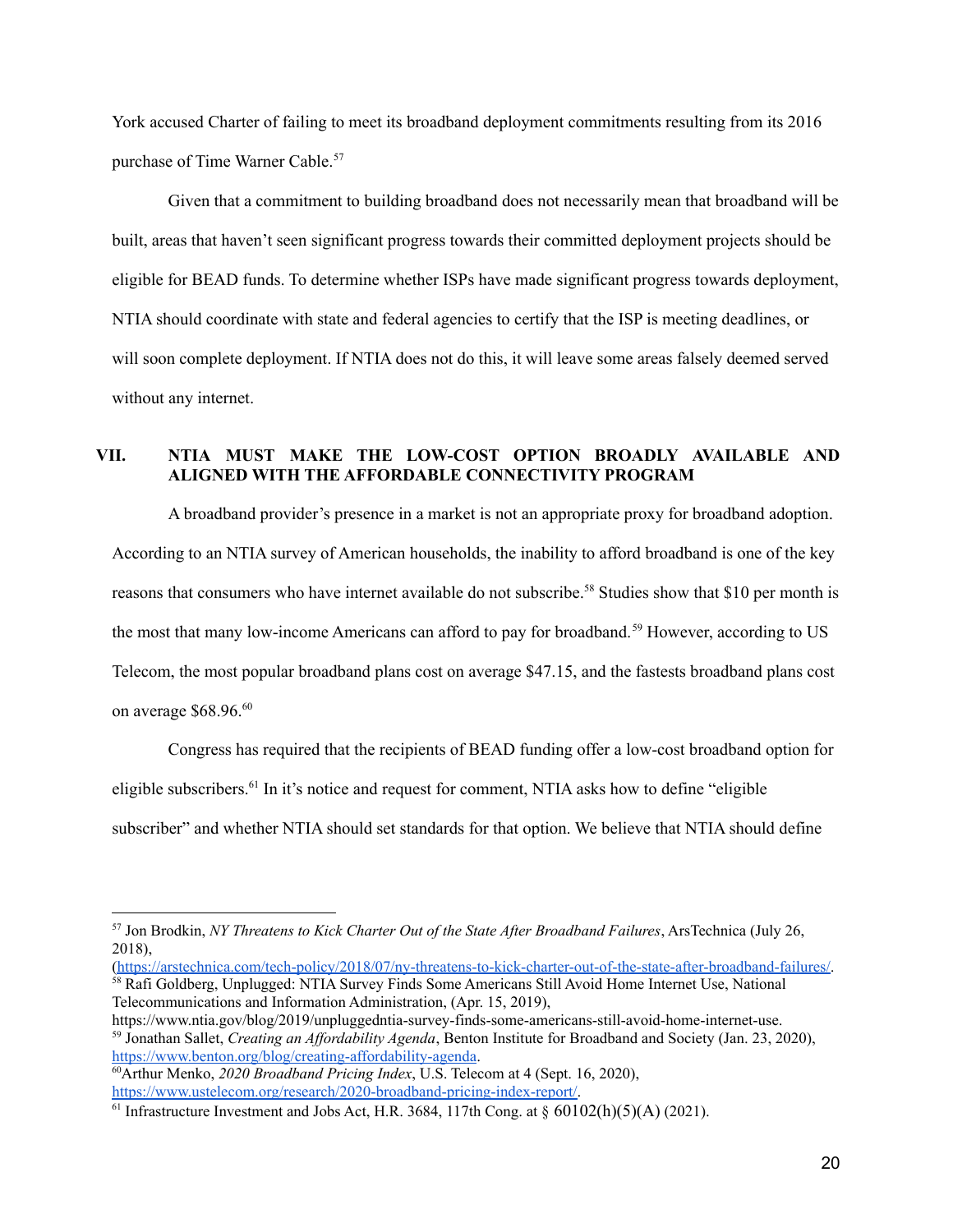<span id="page-22-0"></span>eligible subscribers broadly and align the low-cost option with the FCC's Affordable Connectivity Program (ACP) **t**o ensure that affordability is not a barrier to connectivity.

#### **A. NTIA Should Use a Broad Definition of Eligible Subscriber**

According to New America's Open Technology Institute, the average monthly price for fiber broadband averages \$79.92 in the U.S., compared to just \$47.63 in Europe. <sup>62</sup> Furthermore, ancillary fees (like modem rental fees, data overages, and early termination fees) can add up to 75% more to the cost of monthly internet service. <sup>63</sup> The high cost of broadband is one of the primary reasons why the United States has such a staggering and persistent digital divide. According to an NTIA survey of American households, the inability to afford broadband is one of the key reasons that consumers who have internet available do not subscribe.<sup>64</sup> This is particularly stark for low-income consumers, but because of the high price of broadband, it is also felt by many middle-income consumers.

Thus, NTIA should make the low cost option available to everyone who wants to take advantage of it. Without access to a low-cost option, lower- and middle-income households could easily find themselves priced out of the broadband service. Others, particularly those in areas without competition, might be able to afford broadband service but don't value it enough to purchase the only plan available (as it is likely expensive). Older Americans in particular may find that the cost of the service versus the perceived value they may derive outweighs adding this expense to a fixed income (even when that fixed income may be sufficient to cover the cost). Potential subscribers should have options in the market that align the cost of service with their expected use of the service. Therefore, broad eligibility will prevent our nation from spending billions to replace a deployment gap only to leave an adoption gap. Broadband service is an important tool to assist people in accessing government services, news and information, and

<sup>62</sup> Becky Chao & Claire Park, *The Cost of Connectivity 2020* at 28 (Jul. 15, 2020), New America,

https://d1y8sb8igg2f8e.cloudfront.net/documents/The\_Cost\_of\_Connectivity\_2020\_\_XatkXnf.pdf.

<sup>&</sup>lt;sup>63</sup> Id. at 7 ("Modem rental fees in the United States can add an additional 75 percent to the cost of monthly internet service.").

<sup>64</sup> Rafi Goldberg, Unplugged: NTIA Survey Finds Some Americans Still Avoid Home Internet Use, National Telecommunications and Information Administration, (Apr. 15, 2019),

https://www.ntia.gov/blog/2019/unpluggedntia-survey-finds-some-americans-still-avoid-home-internet-use.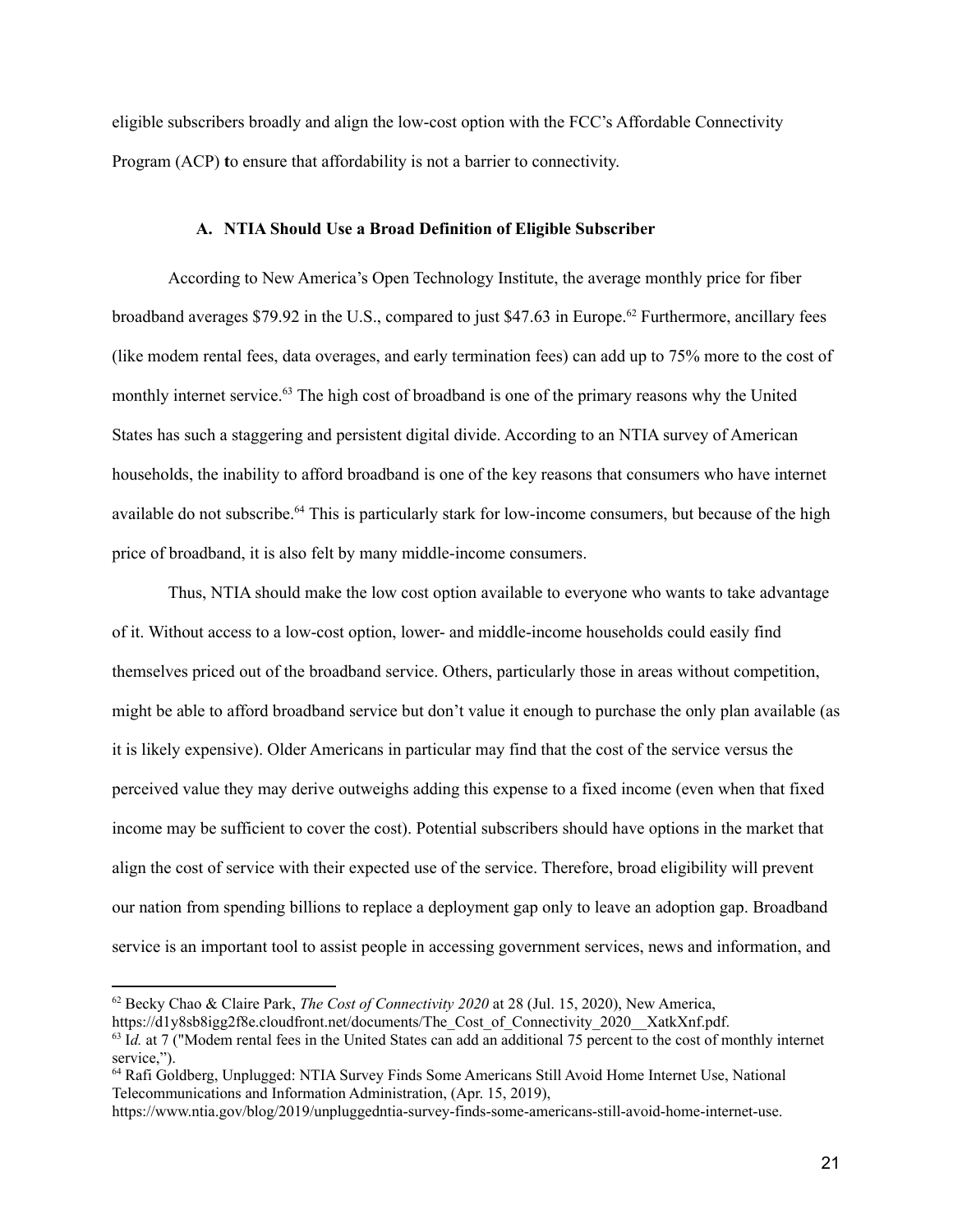staying connected to family, friends and their community. Offering a low-cost option that is broadly available will allow those who may have a lower perceived value to avail themselves of the benefits of being connected.

#### **B. NTIA Must Align the Low-Cost Option with the Affordable Connectivity Program**

<span id="page-23-0"></span>Congress created the ACP, administered by the FCC, to bridge the gap between what broadband costs, and what low income consumers can afford. In order to promote connectivity among low-income consumers, the Department of Treasury required recipients of the Capital Projects Fund to participate in low-income subsidy programs such as the ACP.<sup>65</sup> NTIA should do the same so that *all* consumers can use their ACP benefit towards the low-cost option. Absent the requirement to participate, many consumers in areas with just one provider would not be able to access both benefits.

In addition, NTIA should set a floor (not ceiling), for the low-cost option that enables ACP recipients to get free broadband. As noted earlier, many low-income consumers can only afford to pay \$10 a month for broadband.<sup>66</sup> However, the ACP offers most eligible consumers just \$30 a month, leaving most consumers with a co-pay far higher than \$10. Beyond being able to afford a co-pay, many low-income consumers do not have the means through which to pay a copay. For example, a 2021 survey by NaLA of Lifeline and EBB subscribers found that the vast majority have household incomes below \$20,000 a year, nearly 60 percent are unbanked, and almost half don't have a credit or debit card.<sup>67</sup> Thus, it is important that low-income consumers can access free internet.

A baseline standard option should be priced at less than \$30 a month (to enable ACP subscribers to get free internet) but should also meet quality standards identified by NTIA in collaboration with the FCC and states. The standards should be set to such a level that they meet the needs of the average

[https://home.treasury.gov/system/files/136/Capital-Projects-Fund-Guidance-States-Territories-and-Freely-Associate](https://home.treasury.gov/system/files/136/Capital-Projects-Fund-Guidance-States-Territories-and-Freely-Associated-States.pdf) [d-States.pdf](https://home.treasury.gov/system/files/136/Capital-Projects-Fund-Guidance-States-Territories-and-Freely-Associated-States.pdf).

<sup>65</sup> *Guidance for the Coronavirus Capital Projects Fund for States, Territories and Freely Associated States*, U.S. Department of Treasury at 4 (Sept. 2021),

<sup>66</sup> Jonathan Sallet, *Creating an Af ordability Agenda*, Benton Institute for Broadband and Society (Jan. 23, 2020), <https://www.benton.org/blog/creating-affordability-agenda>.

<sup>67</sup> Ex Parte of National Lifeline Association (NaLA), WC Docket Nos. 11-42,20-445 at 34-36 (Oct 6, 2021).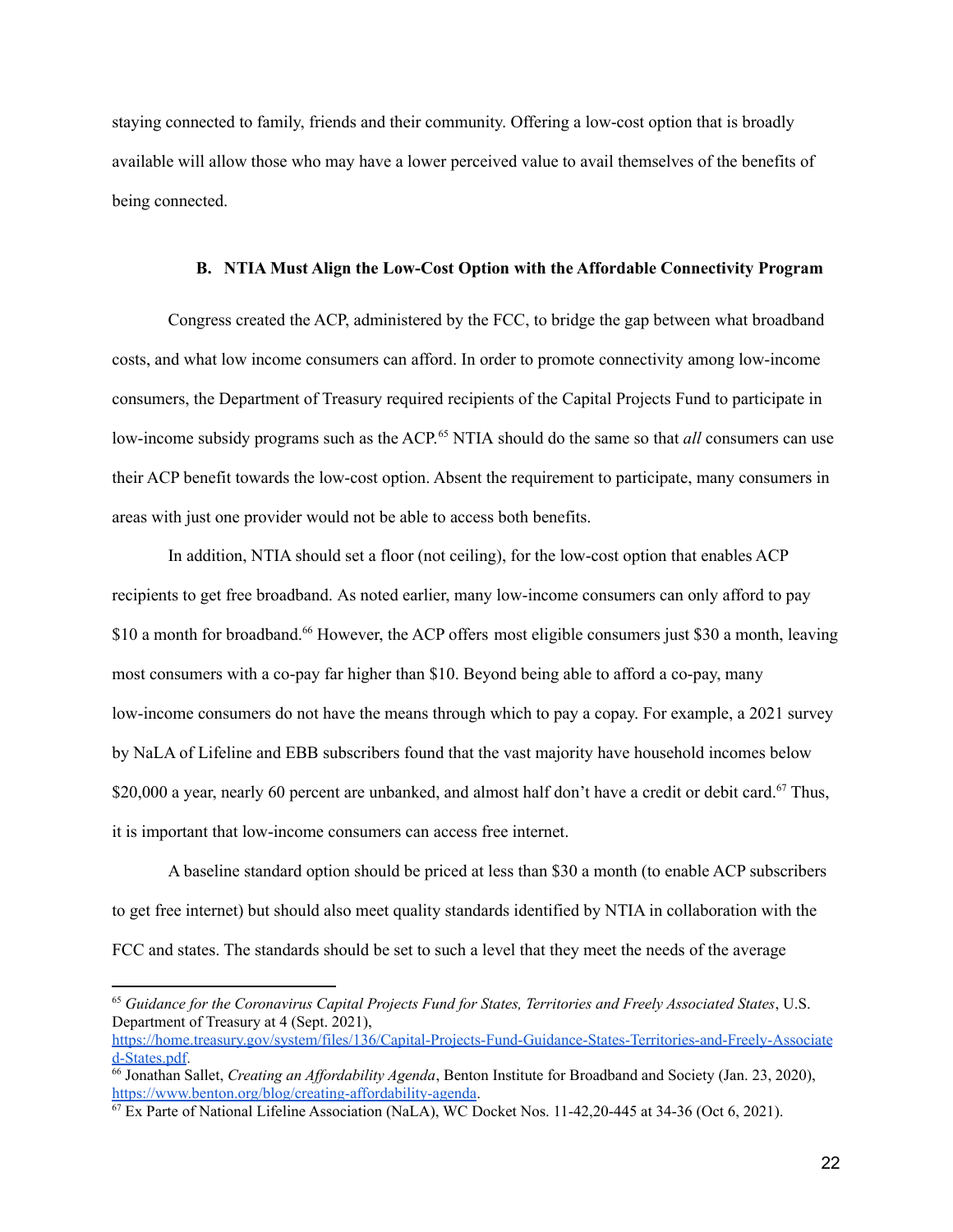household; meaning that family members can simultaneously engage in high bandwidth activities like remote learning and teleconferencing. NTIA should also reevaluate its baseline annually based on the cost of broadband, existing subsidies, and the average use case.

## <span id="page-24-0"></span>**VIII. NTIA MUST PROMOTE DIGITAL EQUITY INITIATIVES TO CLOSE THE DIGITAL DIVIDE**

Having access to affordable internet is not enough—consumers must also have the devices and digital skills to connect. In order to close the digital divide, NTIA must encourage states to use BEAD funding for a connected device voucher program and for digital literacy training programs by adopting a broad definition of "broadband adoption." NTIA should also promote digital equity initiatives by allowing the use of which funds to create state digital equity offices. The IIJA permits states to use funding for these purposes and NTIA should structure its grant program to accommodate and encourage that decision by states.

#### **A. NTIA Should Encourage States to Use BEAD funds for a Device Voucher Program**

A lack of a device is one of the biggest barriers to connectivity. Thirty-one percent of non-broadband users cite the cost of a computer as one of the reasons they do not have broadband at home.<sup>68</sup> Many more people share just one device amongst a whole household, forcing families to choose which activities to prioritize when they occur simultaneously. For example, one child may have to forgo remote learning in favor of another child, or a one adult must forgo a virtual medical appointment so another may work.

Congress recognized the necessity of devices by explicitly authorizing states to use BEAD funding for "programs to provide affordable internet-capable devices."<sup>69</sup> Although states may also use Digital Equity Act funding to get low-income households the devices they need to connect—that funding

<sup>68</sup> Monica Anderson, *Mobile Technology and Home Broadband 2019*, Pew Research Center (June 13, 2019), [https://www.pewresearch.org/internet/2019/06/13/mobile-technology-and-home-broadband-2019/.](https://www.pewresearch.org/internet/2019/06/13/mobile-technology-and-home-broadband-2019/)

 $69$  Infrastructure Investment and Jobs Act, H.R. 3684, 117th Cong. at § (2021).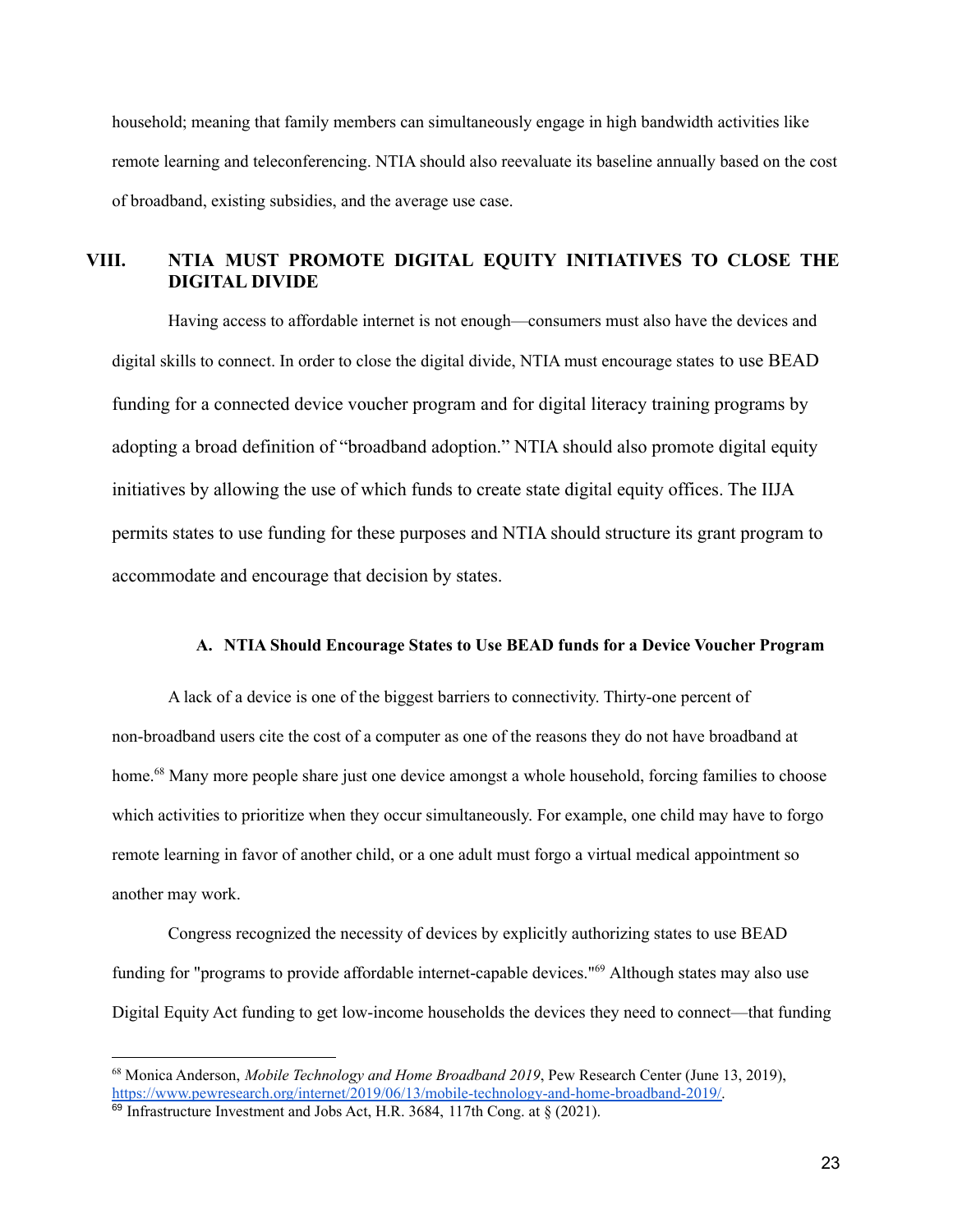will not get everyone a device who needs one. An estimated 14 million households lack a computer.<sup>70</sup> To get each of those households even one low-cost device, it would cost upwards of \$5 billion dollars—nearly double the amount of funding for the Digital Equity Act.<sup>71</sup> Thus, NTIA should encourage states to use some of their BEAD funding to help people get the devices they need so that they can connect.

There is already a strong framework that NTIA could use as a model for getting computers and tablets to low-income consumers. In 2021, Senator Warnock and Representative McEachin introduced the Device Access for Every American Act.<sup>72</sup> This legislation would establish a voucher program that enables low-income households to get up to two connected devices directly from a retailer or refurbisher. NTIA should encourage states to use their funding to create a program based on the Device Access for Every American Act at the state level.

#### <span id="page-25-0"></span>**B. NTIA Should Authorize the Use of BEAD funds for Digital Literacy**

Congress has authorized states to use BEAD funds for "broadband adoption." <sup>73</sup> NTIA should include digital literacy programs as an eligible use for "broadband adoption" money in BEAD and encourage states to use it for that purpose. Digital literacy is a key component of broadband adoption – without it, many are hesitant to use the internet. According to the National Skills Coalition, one-third of Americans lack digital skills they need to successfully navigate digital devices.<sup>74</sup> Others lack the skills they need to navigate the web. Universal digital literacy will require more funds than those allocated through the Digital Equity Act. And yet, many community based organizations stand ready to assist those in need with learning digital literacy skills. Allowing the use of BEAD funds for this purpose will give consumers the tools they need to meaningfully connect.

<sup>70</sup> *The Issue*, Digitunity, <https://digitunity.org/the-issue/> (last accessed Feb 4, 2022) (estimating that 14 million households lack a computer).

 $71$  This math is based on the author's assumption that a low-cost computer costs \$400.

<sup>72</sup> *See* Device Access for Every American Act, S. 2729, 117th Congress (2021).

<sup>73</sup> *See* Infrastructure Investment and Jobs Act, H.R. 3684, 117th Cong. at § 60501(f)(5) (2021).

<sup>74</sup> National Skills Coalition, *Applying a racial equity lens to digital literacy* (March 20, 2020), [https://www.nationalskillscoalition.org/resources/publications/file/Digital-Skills-Racial-Equity-Final.pdf.](https://www.nationalskillscoalition.org/resources/publications/file/Digital-Skills-Racial-Equity-Final.pdf)